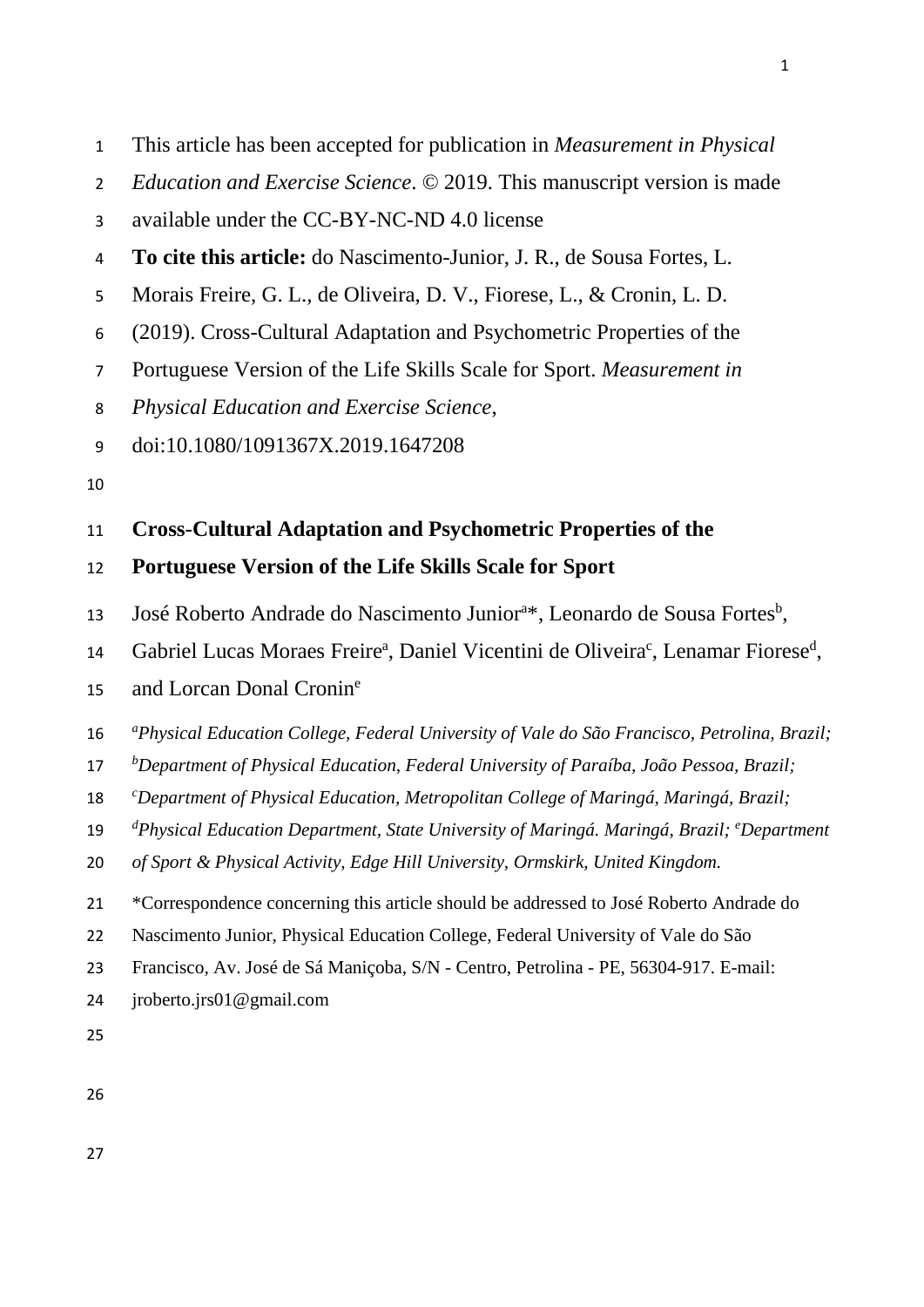# **Cross-Cultural Adaptation and Psychometric Properties of the Portuguese Version of the Life Skills Scale for Sport**

| 3              | This research adapted the Life Skills Scale for Sport (LSSS) into          |
|----------------|----------------------------------------------------------------------------|
| 4              | Portuguese and provided evidence for its construct validity. Study 1       |
| 5              | included four translators and five academics who developed a Portuguese    |
| 6              | version of the LSSS (P-LSSS). During this study, evidence for the content  |
| $\overline{7}$ | and substantive aspects of construct validity was provided using an expert |
| 8              | panel and 25 sports participants. Study 2 included 413 participants that   |
| 9              | completed the P-LSSS. Within this study, evidence for the structural       |
| 10             | aspect of construct validity was provided via factor analyses. Study 3     |
| 11             | included 134 participants who completed the P-LSSS and a measure of        |
| 12             | motivation. This study provided evidence for the external aspect of        |
| 13             | construct validity, with results showing more self-determined motivation   |
| 14             | had positive relationships with participant's life skills development.     |
| 15             | Overall, our findings provided evidence for the construct validity of P-   |
| 16             | LSSS scores. Researchers and practitioners can use the P-LSSS to assess    |
| 17             | life skills development within sports participants.                        |
| 18             | Keywords: positive youth development; life skills; validity; reliability   |
| 19             |                                                                            |
| 20             |                                                                            |
| 21             |                                                                            |
| 22             |                                                                            |
| 23             |                                                                            |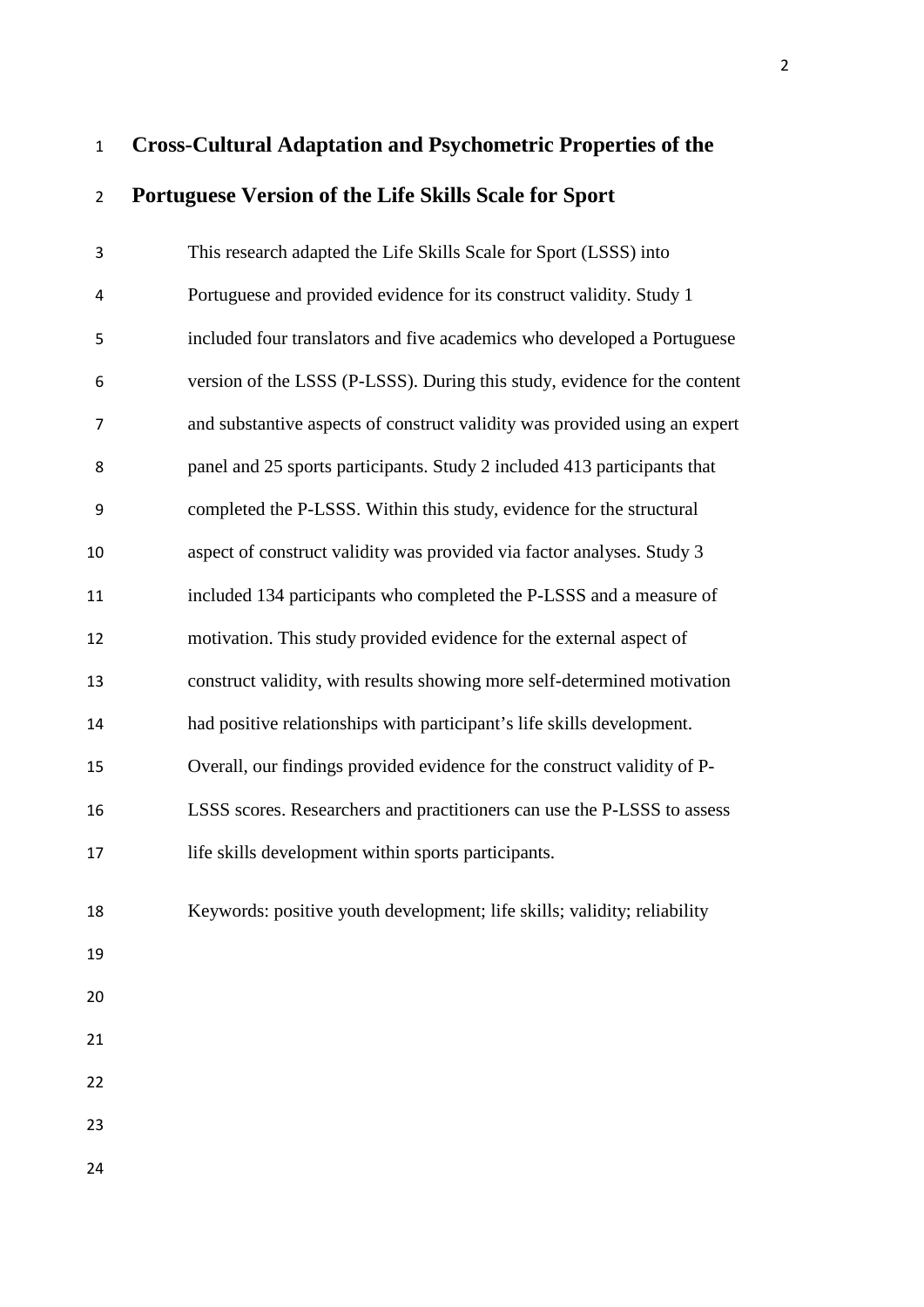#### **Introduction**

 The past fifteen years has seen an increasing number of studies investigating the potential of sport to bring about positive developments in young people. This point is 4 highlighted by recent review articles and book publications (e.g., Holt et al., 2017; Holt, 2016), which have focused specifically on the topic of positive youth development through sport. At its core, positive youth development is an umbrella term which refers to strength-based and asset building approaches to developmental research which view young people as 'resources to be developed' as opposed to 'problems to be solved' (Holt, Sehn, Spence, Newton, & Ball, 2012). Key outcomes of the positive youth development approach include young people's psychological well-being and the life skills they develop through sport (Jones, Dunn, Holt, Sullivan, & Bloom, 2011; King et al., 2005).

 Life skills in particular have received a great deal of research attention within the positive youth development through sports literature. Life skills have been defined as the skills that are required to deal with the demands and challenges of everyday life (Hodge & Danish, 1999). Other researchers suggest that key aspects of 'life skills' are that they can be learned, developed, refined (Danish, Forneris, & Wallace, 2005) and transferred/utilized in other life domains such as school, social relationships and employment (Kendellen, Camiré, Bean, Forneris, & Thompson, 2017). Several review articles have highlighted that young people develop a range of different life skills through sport (e.g., Johnston, Harwood, & Minnitti, 2013; Pierce, Gould, & Camiré, 22 2017). Examples of life skills which young people are purported to develop through sport include teamwork, goal setting, interpersonal communication, and leadership skills (Cronin & Allen, 2017).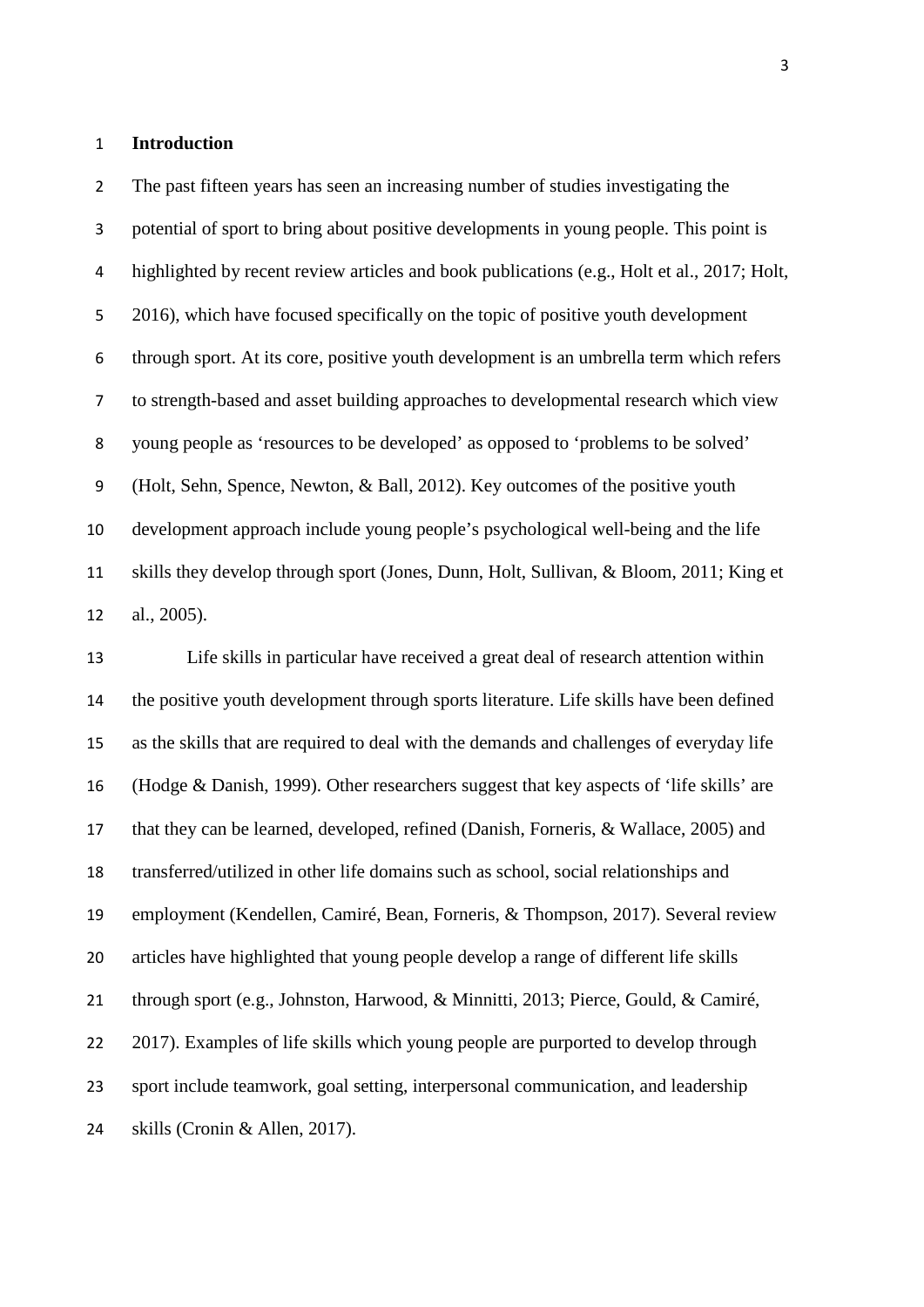| $\mathbf 1$    | Recently, Cronin and Allen (2017) developed the Life Skills Scale for Sport                    |
|----------------|------------------------------------------------------------------------------------------------|
| $\overline{2}$ | (LSSS), which can be used by researchers to assess young people's life skills                  |
| 3              | development through sport. This scale evaluates the eight most commonly cited life             |
| 4              | skills which young people are purported to develop through sport: teamwork, goal               |
| 5              | setting, social skills, problem solving and decision making, emotional skills, leadership,     |
| 6              | time management, and interpersonal communication skills (Johnston et al., 2013).               |
| 7              | Using this scale, researchers can assess the extent to which young people are                  |
| 8              | developing certain life skills through sport and begin to investigate the theories and         |
| 9              | mechanisms that may help to explain the processes by which young people develop                |
| 10             | their life skills through sport. For example, self-determination theory (Ryan & Deci,          |
| 11             | 2017) is one pertinent theory that has been proposed for investigating life skills             |
| 12             | development within youth sport (Hodge, Danish, Forneris, & Miles, 2016).                       |
| 13             | Additionally, applied practitioners can use the scale to assess if sport-based life skills     |
| 14             | programs are successfully developing certain life skills in participants. Within English       |
| 15             | speaking populations, several research studies have provided evidence for the validity         |
| 16             | (i.e., content and factorial validity) and reliability (i.e., internal consistency reliability |
| 17             | and test-retest reliability) of scores obtained from the LSSS across numerous data             |
| 18             | collections (Cronin & Allen, 2017, 2018; Mossman & Cronin, 2018).                              |
| 19             | However, because the LSSS is only available in English, the reach of the LSSS                  |
| 20             | does not currently extend to non-English speaking populations. This is a common issue          |
| 21             | with the life skills development through sport literature, which is dominated by research      |
| 22             | within English speaking countries such as Canada and the United States (Santos,                |
| 23             | Camiré, & Campos, 2016). To address this issue, instruments such as the LSSS need to           |
| 24             | be adapted and tested psychometrically in several widely spoken languages. One such            |
| 25             | language is Portuguese, which is estimated to be the sixth most spoken language                |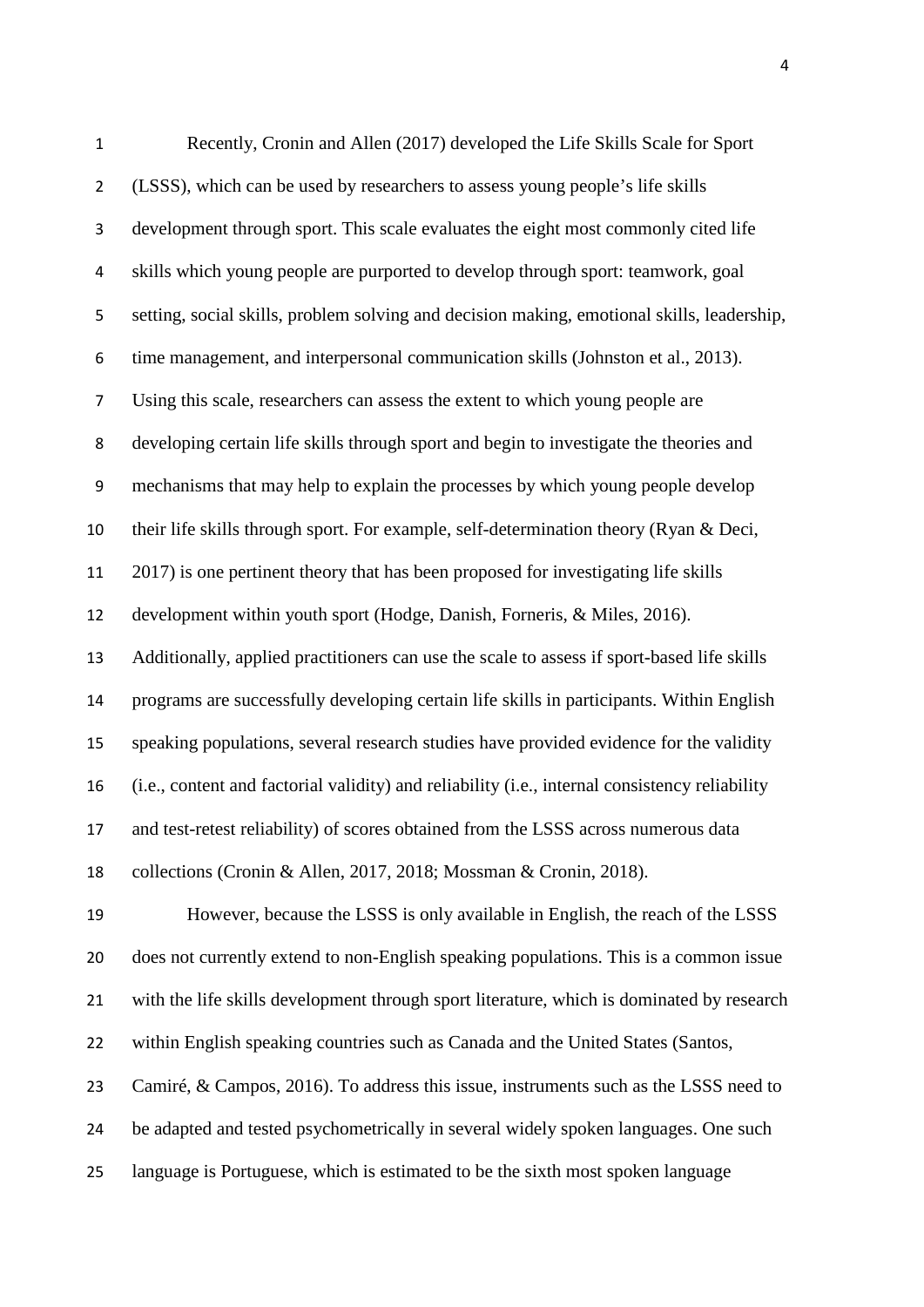worldwide, with over 200 million speakers in countries such as Portugal, Brazil,

Mozambique and Angola (Parkinson, 2017).

 Interestingly, within Portuguese speaking countries, some recent studies have begun to investigate the area of positive youth development through sport. For example, Santos and colleagues (Santos et al., 2016; Santos et al., 2017a, Santos et al., 2017b) have conducted a series of qualitative studies investigating positive youth development through sport with Portuguese coaches. Combined, these studies illustrated that Portuguese soccer and field hockey coaches recognize the importance of positive youth development within their sport and coaching role (e.g., the development of life skills in their athletes). However, these studies also highlighted that a greater emphasis on positive youth development is needed within coach education programs for these particular sports. Within Brazil, research into sport-based intervention programs targeted at disadvantaged groups (e.g., the Vencer program in Rio's slums) have also highlighted that sport has the potential to teach young people key life skills such as teamwork, communication, and social skills (Spaaij, 2012). Overall, the above studies illustrate that researchers/practitioners within Portuguese-speaking countries are invested in the area of positive youth development through sport. As such, the development of a Portuguese version of the LSSS would pave the way for future quantitative studies into life skills development through sport within Portuguese-speaking populations.

 Therefore, the purpose of this research was to conduct a series of studies which adaptated the LSSS into Portuguese (P-LSSS) and thoroughly assessed the construct validity of the new scale. More specifically, based on Messick's (1995) unified concept of validity, we assessed the content, substantive, structural, and external aspects of construct validity across three studies. Given our aim was to develop a scale to assess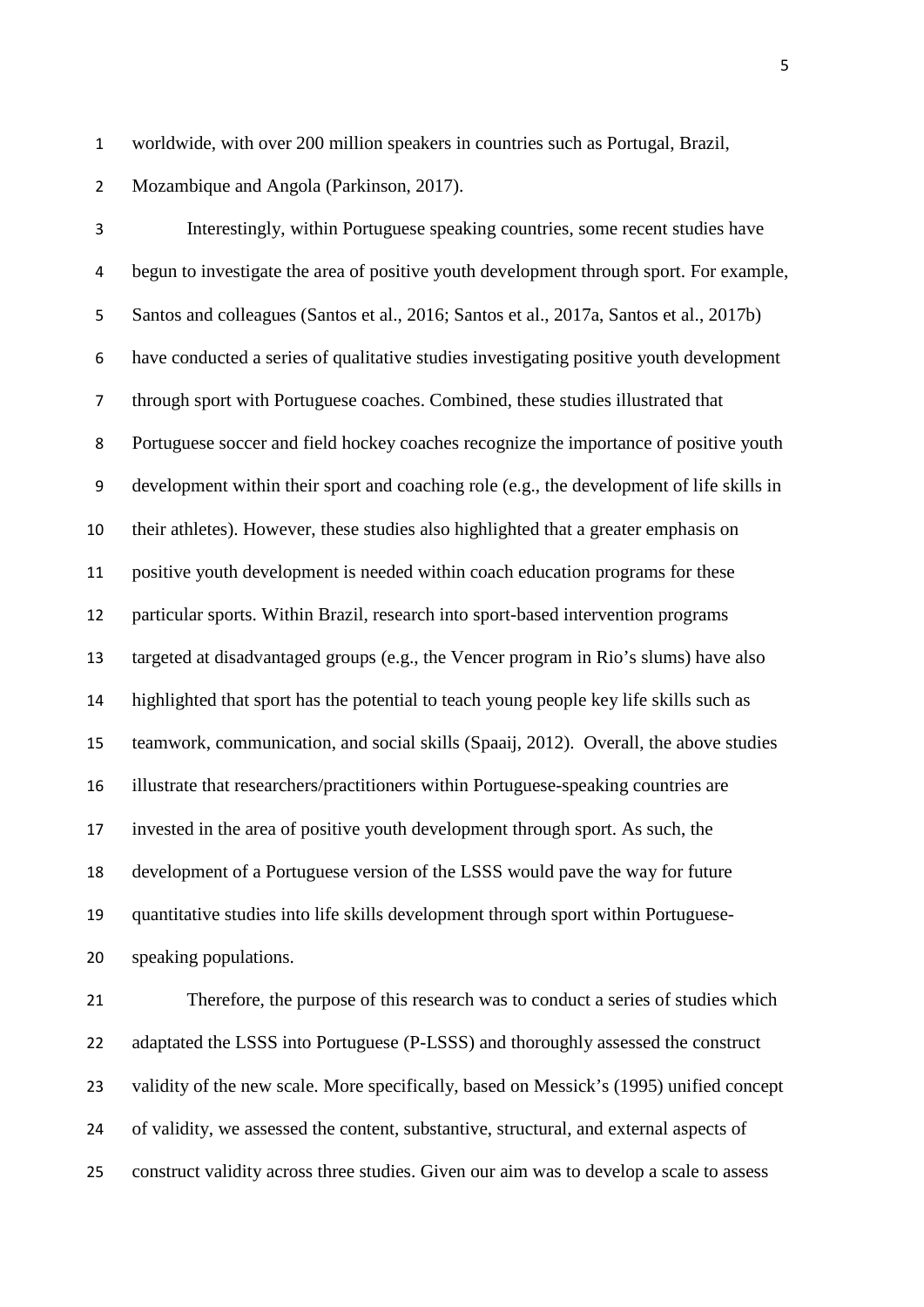life skills development in youth sport with Portuguese-speakers (i.e., to generalize the scale to another population), we also addressed the generalizability aspect of construct validity (Messick, 1995) through our research.

 **Study 1 – Content and substantive aspects of construct validity** The purpose of Study 1 was to translate and adapt the LSSS (Cronin & Allen, 2017) into Portuguese. During this process it was particularly important to maintain the relevance, representativeness, and technical quality of the scale items, as these are key elements of the content and substantive aspects of construct validity (Messick, 1995). Content validity is defined as "the degree to which elements of an assessment instrument are relevant to and representative of the targeted construct" (Haynes, Richard, & Kubany, 1995, p. 239). Generally speaking, content validity requires the use of recognized subject experts to evaluate whether test items adequately assess a defined construct (Pasquali, 2010). The substantive aspect of construct validity refers to the importance of theories and process modeling in examining the domain processes that are involved in the assessment task (Messick, 1995). According to Messick (1995), this concept has some overlap with content validity and includes appropriate sampling of domain processes, coverage of domain content – along with providing evidence that the sampled processes are engaged with by respondents.

*Methods and materials*

*Participants* 

 During this study, a translation and cross-cultural adaptation expert group was assembled and consisted of nine professionals (four translators and five academics) who oversaw the translation, adaptation, and content validation process. The translators were professionals with expertise in the translation of scientific texts and part of their academic training was in English-speaking countries (i.e., they spoke the English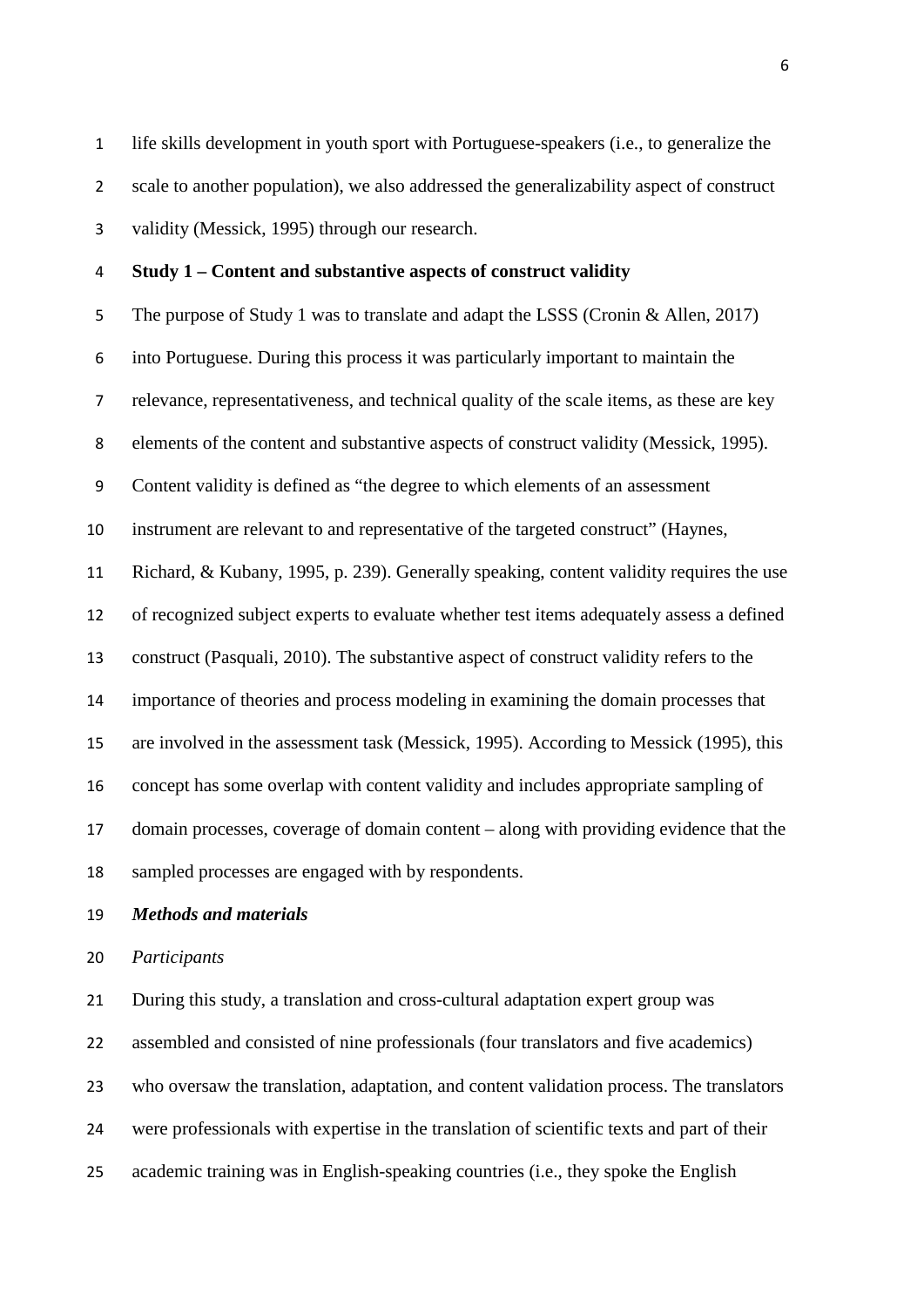language). All of the academics were from Brazil and spoke Portuguese as their first language and two spoke English as a second language. These academics all possessed PhDs in physical education/psychology – with a particular emphasis on sports psychology. During this first study, a pilot study assessing the comprehension of scale items was also conducted with a group of 25 Brazilian youth sport participants aged between 13–18 years (i.e., a sample of participants that the scale would be used with in the future).

#### *Instrument and procedures*

 As mentioned previously, the LSSS (Cronin & Allen, 2017) was adapted within this study. The LSSS is a 43-item measure that asks participants to ''rate how much your sport has taught you to perform the skills listed below". The stem for each question is "This sport has taught me to…" and responses are provided on a 5-point scale ranging from 1 (*not at all*) to 5 (*very much*). Example items include: teamwork (7 items; ''work well within a team/group"); goal setting (7 items; "set specific goals"); time management (4 items; "manage my time well''); emotional skills (4 items; "use my emotions to stay focused"); interpersonal communication (4 items; "communicate well with others"); social skills (5 items; "interact in various social settings"); leadership (8 items; "organize team/ group members to work together"); and problem solving and decision making (4 items; "think carefully about a problem").

 The first step in assuring the content and substantive aspects of construct 21 validity was to accurately translate the LSSS from English to Portuguese. Using a five- point Likert scale (1 = *not at all*, 5 = *very much*), each member of the expert group was asked to evaluate the theoretical relevance and language clarity of each translated item. Specifically, the experts were asked to rate each item in terms of its clarity (e.g., easy to understand), relevance (e.g., if the item should be included in the test), and to classify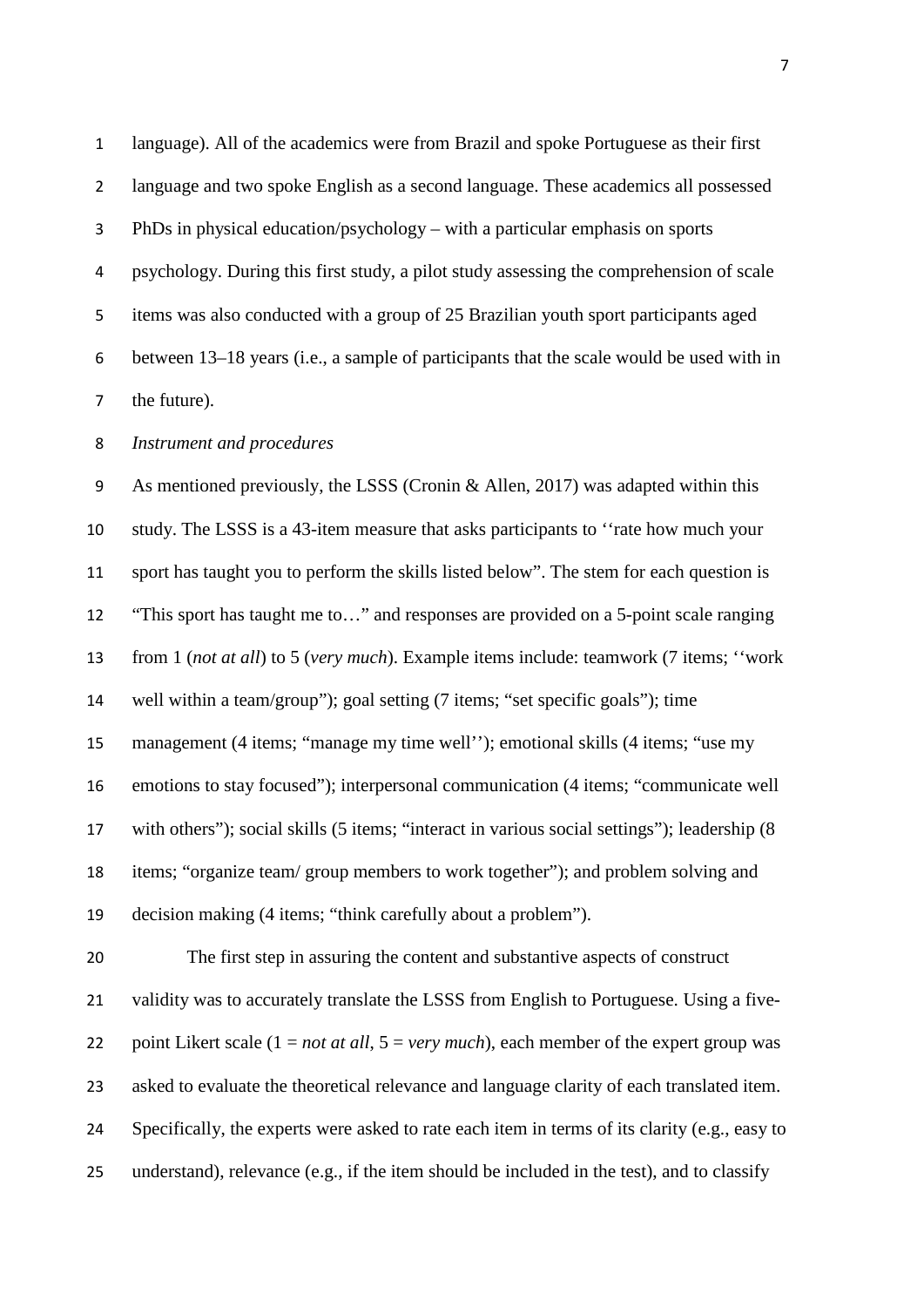the subscale the item relates to (e.g., what life skill did the item assess). Such an approach ensured the relevance, representativeness, and technical quality of the scale items. Moreover, recent studies have taken this approach when adapting/translating a scale into another language (Monteiro, Moutão, & Cid, 2018; Rigoni, Nascimento Junior, Belem, Vieira, & MacDonald, 2018). Following initial translation, a back translation to English was also performed to ensure the accuracy of the Portuguese translation (Vallerand, 1989). Across the Portuguese translation and the English back- translation, vocabulary issues were discussed and minor adjustments were made to the wording of items by the expert group.

 In the pilot study we conducted, the 25 youth sport participants firstly provided their informed consent to participate and then completed the translated scale, along with being questioned about their comprehension of the scale items (Marôco, 2010). In essence, the participants were asked to inform the researchers of any difficulties they had in comprehending any of the items. This approach of using a small sample of participants to ensure the comprehension of items within the target population has been utilized in other scale validation studies (e.g., Payne, Hudson, Akehurst, & Ntoumanis, 2013). Based on information provided by participants in our pilot study, further minor modifications to the wording of items resulted in a Portuguese version of the LSSS (Cassepp-Borges, Balbinotti, & Teodoro, 2010). Specifically, the minor modifications involved altering the wording of some items in Portuguese. For example, the teamwork item "Ajudar outros membros de uma equipe/grupo a executar uma tarefa" was changed to "Ajudar outros membros da equipe/grupo a executar uma tarefa", and the social skills item "Ajudar os outros sem eles pedirem por ajuda" was changed to "Ajudar os outros sem eles pedirem ajuda".

*Content validity data analyses*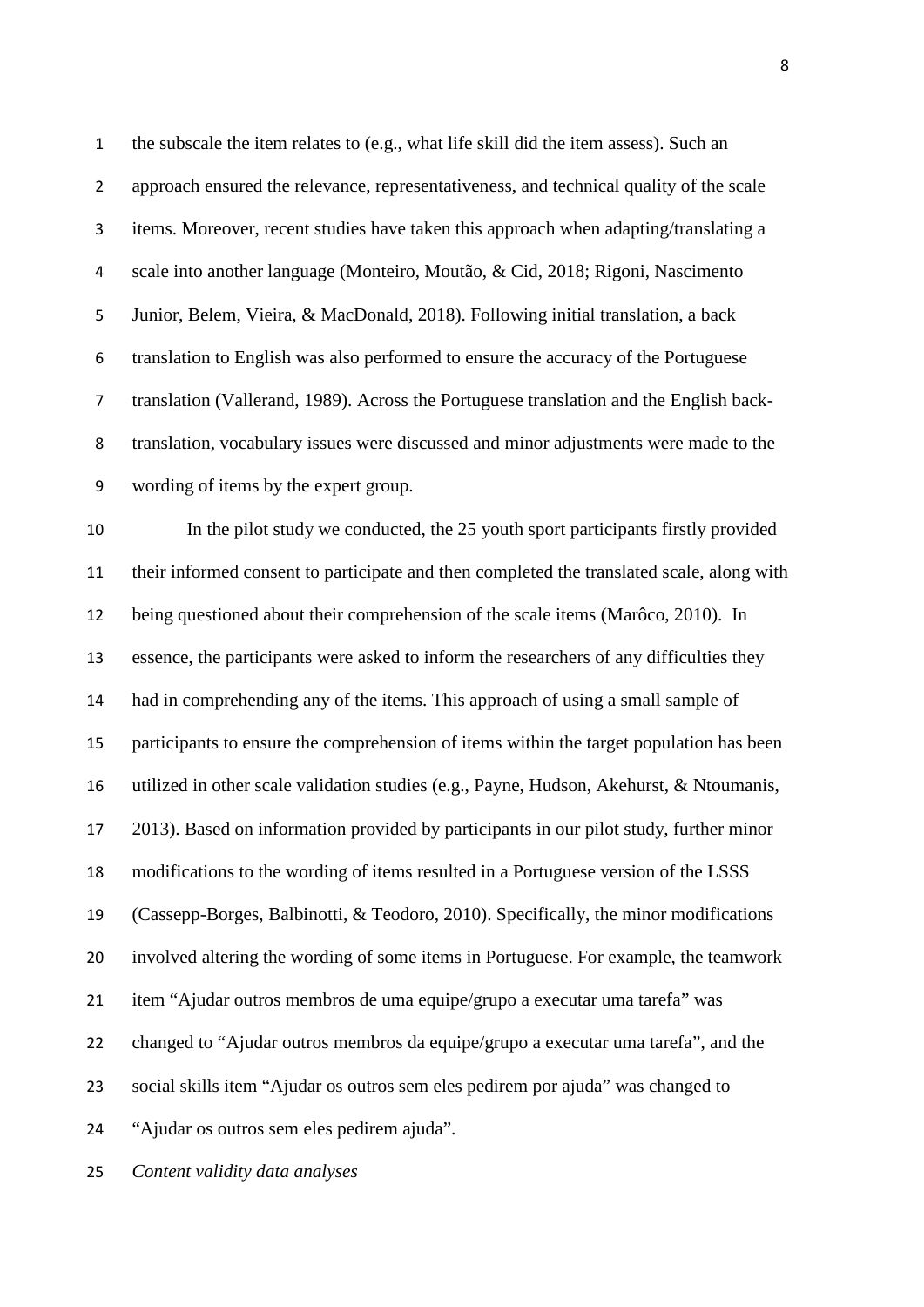Theoretical analysis of the 43 items of the newly developed P-LSSS was performed through a content validity assessment (Hernández-Nieto, 2002). This technique checks experts' agreement regarding the classification of items into their specific dimensions (e.g., teamwork items are correctly classified into the teamwork dimension). As part of the content validity assessment, an analysis of language clarity and practical relevance was also conducted by calculating a coefficient of content validity for each item (CCVi) and for the dimensions and questionnaire as a whole (CCVt). For the content validity coefficient calculation, a cutoff of .80 was used to indicate adequate content validity (Hernández-Nieto, 2002). To analyze the concordance between judges, Kappa coefficient was used with values of .80 or above deemed acceptable for this measure (Nunnally & Bernstein, 1994). Past studies have also taken this approach to content validity data analyses (e.g., Rigoni et al., 2018). *Results* The use of a translation and cross-cultural adaptation expert group to accurately

 translate the scale into Portuguese – along with pilot testing the scale on a sample of youth sport participants to assess item comprehension – ensured the relevance, representativeness, and technical quality of the scale items, which are key elements of the content and substantive aspects of construct validity (Messick, 1995). The results of the content validity analyses also demonstrated that the P-LSSS items and its dimensions had clarity of language and practical relevance with coefficients above .80  $(CCVi = .91$  to 1.00;  $CCVt = .93$  to 1.00). This finding suggests that the P-LSSS presents clear language to Portuguese-speaking youth sport participants, whilst also being relevant to the sporting context. P-LSSS item classification agreement among experts (Kappa coefficient) for teamwork, goal setting, social skills, problem solving and decision making, emotional skills, leadership, time management, and interpersonal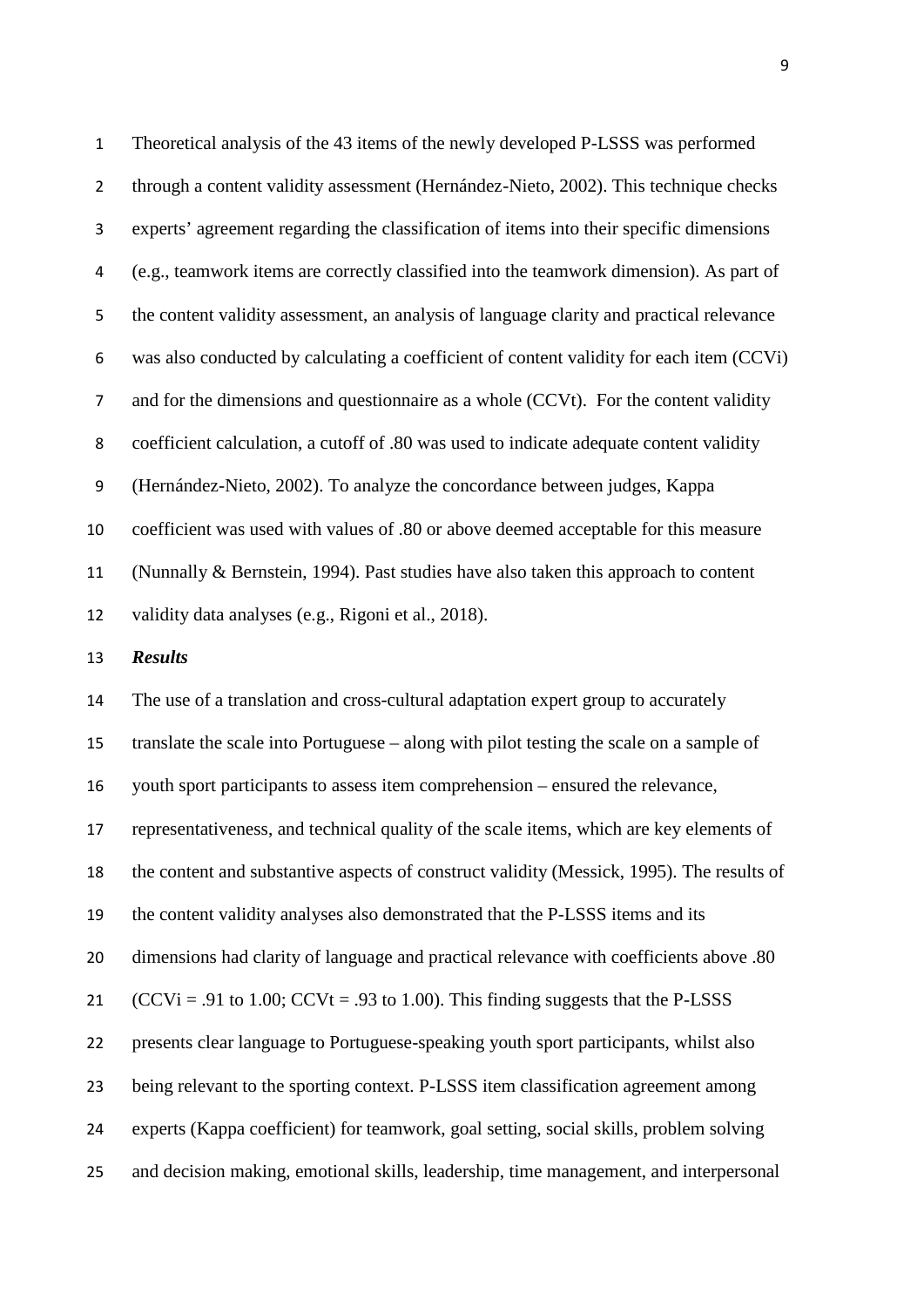communication skills was .86, indicating that items corresponded to their correct

underlying dimension. Combined, our findings from the expert group and a sample of

youth sport participants provided evidence for the content and substantive aspects of

- construct validity for the scale.
- **Study 2 – Structural aspects of construct validity**

 The purpose of Study 2 was to assess the structural aspect of construct validity for the P-LSSS. Specifically, we sought to confirm the factor structure of scores obtained from the scale with a large sample of Brazilian youth sport participants. During this study, we also tested the internal consistency reliability of the P-LSSS subscale scores.

*Methods and materials*

#### *Recruitment*

 Prior to collecting data for this study, approval was received from the host university's research ethics and integrity office. Additionally, each participant also provided informed consent before completing the survey. Our inclusion criteria for the study meant that athletes had to have taken part in sport competitions for at least one year and belong to one of the teams taking part in the sports tournament where the data was collected. Data collection was conducted in the athletes' accommodation and training venues during a sports tournament that took place in Brazil.

*Measure and participants*

The 43-item P-LSSS which was described in Study 1 was used to assess participants

perceived development of eight life skills: teamwork, goal setting, time management,

emotional skills, interpersonal communication, social skills, leadership, and problem

solving and decision making. The complete P-LSSS can be seen in Appendix A.

 During this study, 475 youth athletes from all regions of Brazil participated in the research which involved completing the P-LSSS. However, 62 athletes were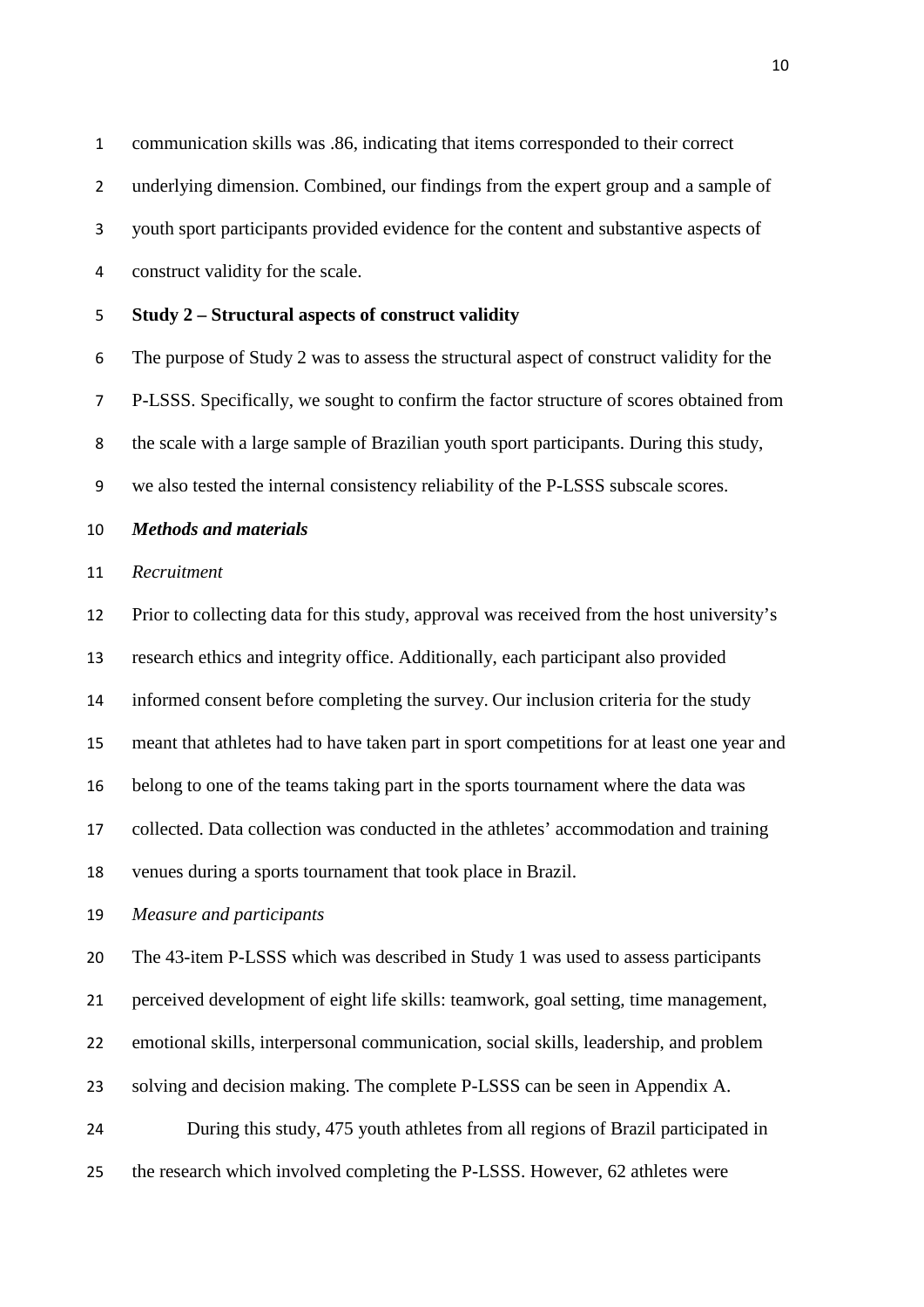| $\mathbf 1$    | excluded from the final sample as they did not respond adequately to the survey (i.e.,                    |
|----------------|-----------------------------------------------------------------------------------------------------------|
| $\overline{2}$ | they failed to respond to numerous items/subscales). As a result, 413 athletes aged                       |
| 3              | between $10-21$ years were included in the final sample (male = 277, female = 136;                        |
| 4              | $M_{\text{age}} = 16.27$ years; SD = 3.33). Specifically, the participants included those in early        |
| 5              | (10–14 years, $n = 169$ ), middle (15–18 years, $n = 104$ ), and late adolescence (19–21)                 |
| 6              | years, $n = 140$ ) based on Steinberg's (1993) conceptualization. The athletes reported an                |
| $\overline{7}$ | average practice time of 21.24 hours per week $(SD = 18.06)$ and were members of their                    |
| 8              | current team for an average of 14.90 months $(SD = 8.71)$ . Participants represented the                  |
| 9              | following sports: track and field ( $n = 78$ ), badminton ( $n = 3$ ), basketball ( $n = 19$ ), beach     |
| 10             | volleyball ( $n = 2$ ), handball ( $n = 72$ ), indoor football ( $n = 132$ ), football ( $n = 71$ ), judo |
| 11             | $(n = 26)$ , swimming $(n = 9)$ and cycling $(n = 1)$ .                                                   |
| 12             | Data analyses                                                                                             |
| 13             | We began our data analyses by calculating intraclass correlation coefficients (ICCs) at                   |
| 14             | the sport level using MLwiN Version 3.01 (Rasbach, Steele, Browne, & Goldstein,                           |
| 15             | 2017). The mean ICC for the study variables was .01 (range $= 0$ to .05). As these values                 |
| 16             | were below the .10 threshold for multilevel modelling to be appropriate (Preacher,                        |
| 17             | Zhang, $\&$ Zyphur, 2011), we proceeded with our analyses at the individual level. To                     |
| 18             | assess and confirm the factor structure of scores obtained from the P-LSSS,                               |
| 19             | confirmatory factor analysis (CFA) employing robust maximum likelihood estimation                         |
| 20             | was conducted using Mplus software (Version 7.4; Muthén & Muthén, 2012). In line                          |
| 21             | with recommendations from the literature (e.g., Chou, Bentler, & Satorra, 1991), robust                   |
| 22             | maximum likelihood estimation was used as the data departed from multivariate                             |
| 23             | normality. Specifically, Mardia's (1970) normalized estimate of multivariate kurtosis                     |
| 24             | $(77.98, p < .001)$ was above the 5.00 mark which Bentler (2005) suggested is indicative                  |
|                |                                                                                                           |

of multivariate non-normality. The following models were tested: an eight-factor model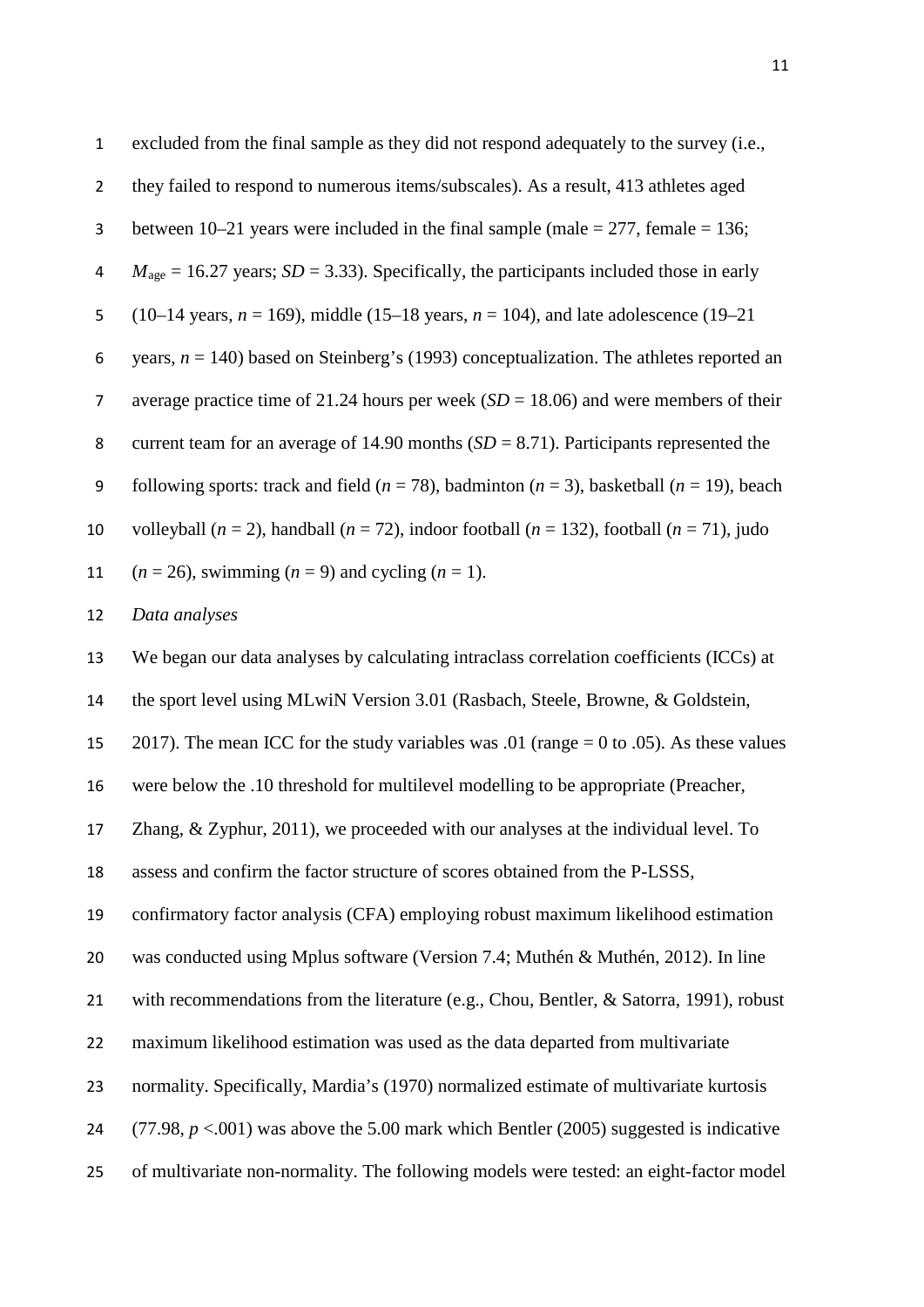representing all eight life skills, a first-order model that only included a total life skills factor, and a bifactor CFA model which included all eight life skills and a total life skills factor. In line with Myers et al.'s (2016) recommendation, the bifactor CFA model was based on substantive measurement theory; namely, the Cronin and Allen (2017) study which illustrated the presence of specific factors for the eight life skills and a total life skills factor within the scale. The following fit indices were used to 7 assess model fit: chi-square statistic divided by degrees of freedom  $(\gamma^2/df)$ , Root Mean Square Error of Approximation (RMSEA; Stieger & Lind, 1980), Comparative Fit Index (CFI; Bentler, 1990), and the Tucker Lewis Index (TLI; Tucker & Lewis, 1973). 10 To begin with, a  $\chi^2$ /df of less than 3.0 was indicative of adequate fit (Tabachnick & Fidell, 2013). In line with Marsh, Hau, and Wen's (2004) recommendations, an RMSEA value of less than .08 or .05 represented a reasonable or close fit to the data respectively; whereas, CFI and TLI values greater than .90 or .95 indicated acceptable and excellent fit respectively. To assess the internal consistency reliability of the P- LSSS subscales, Cronbach's alpha coefficients were also calculated. According to Nunnally and Bernstein (1994), alpha coefficients above .70 indicate acceptable internal consistency reliability. Composite reliability was also calculated using CFA results, given that this measure provides an index of internal consistency of the instrument dimensions through the factor loadings of the respective items. Values greater than .70 were considered indicators of suitable composite reliability (Tabachnick & Fidell, 2013).

*Results*

*Factor structure assessment*

 Table 1 contains the fit indices for the three CFA models tested. From this table, we can see that the eight-factor and bifactor models both displayed an acceptable fit; whereas,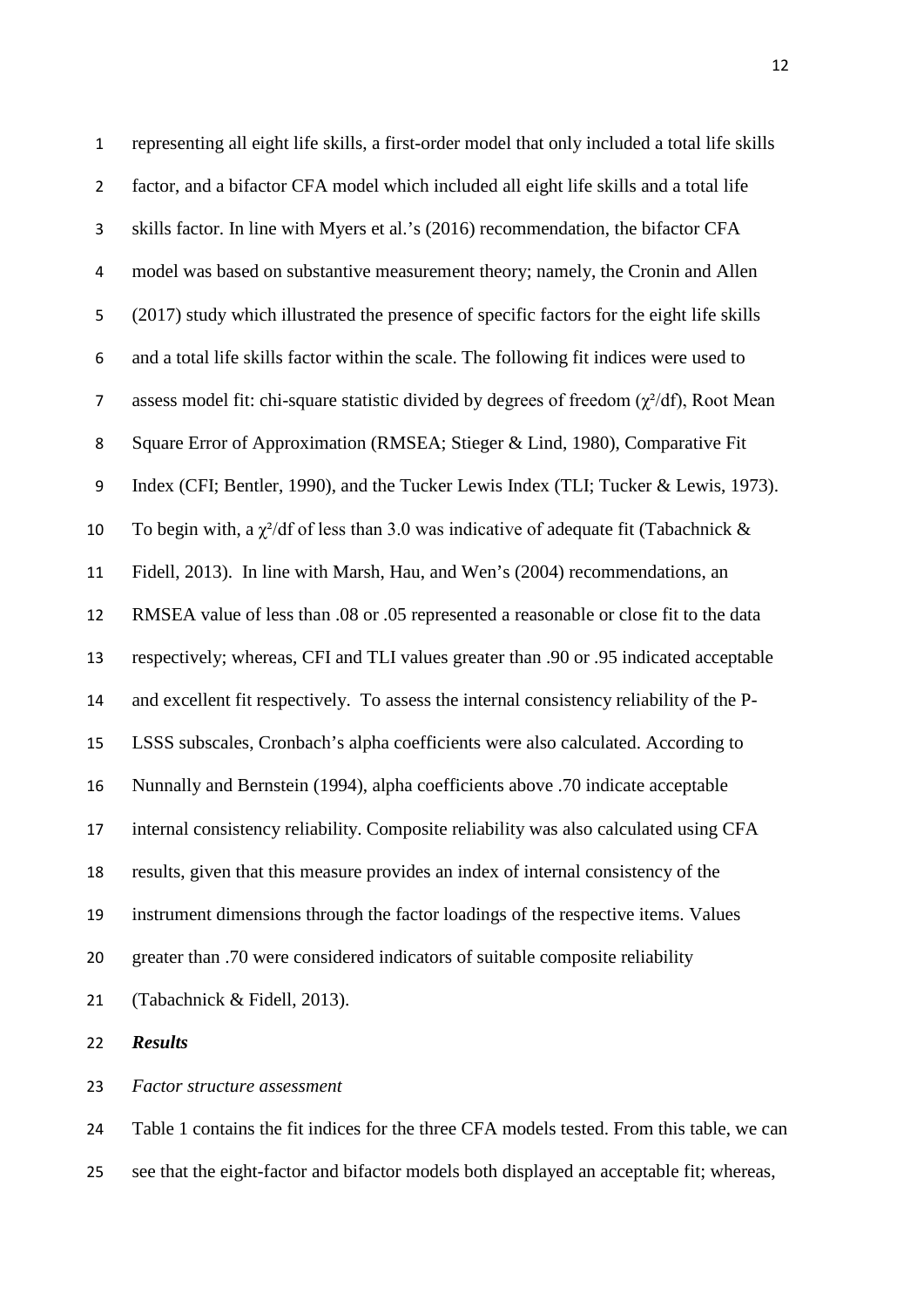the first-order model displayed a poor fit. Given that the size and complexity of a model can adversely affect model fit (Cheung & Rensvold, 2002), it was encouraging that both the eight-factor and bifactor models which included 43 items representing eight life skills displayed an acceptable fit.

#### **[TABLE 1]**

 Table 2 contains the factor loadings for the eight-factor and bifactor models that displayed an adequate fit. The average factor loading for the eight-factor model was .66 (Range = .46–.81). Within the bifactor model, all 43 P-LSSS items loaded significantly onto the total life skills factor (*M* factor loading = .55, Range = .39–.66). This indicates that all eight subscales of the P-LSSS can be combined to calculate a total life skills score. Additionally, 39 of the items loaded significantly onto their specific life skill factor (*M* factor loading = .39, Range = .22–.71). One social skills item, two leadership items, and one interpersonal communication skills item failed to load onto their specific life skills factor indicating that these items were more representative of a total life skills factor. These items were retained to ensure that all components of the life skills were represented in these subscales (i.e., these items each represented a key component of the life skill in question). It was also important to retain these items to maintain the content and substantive aspects of construct validity for the scale (Messick, 1995). **[TABLE 2]** Table 3 contains the correlations between the eight life skills. These correlations ranged from .34 to .71. (*M* correlation = .55). Importantly, none of the correlations were greater than the .80 mark often used to identify poor discriminant validity (Brown, 2006).

#### **[TABLE 3]**

*Internal consistency reliability*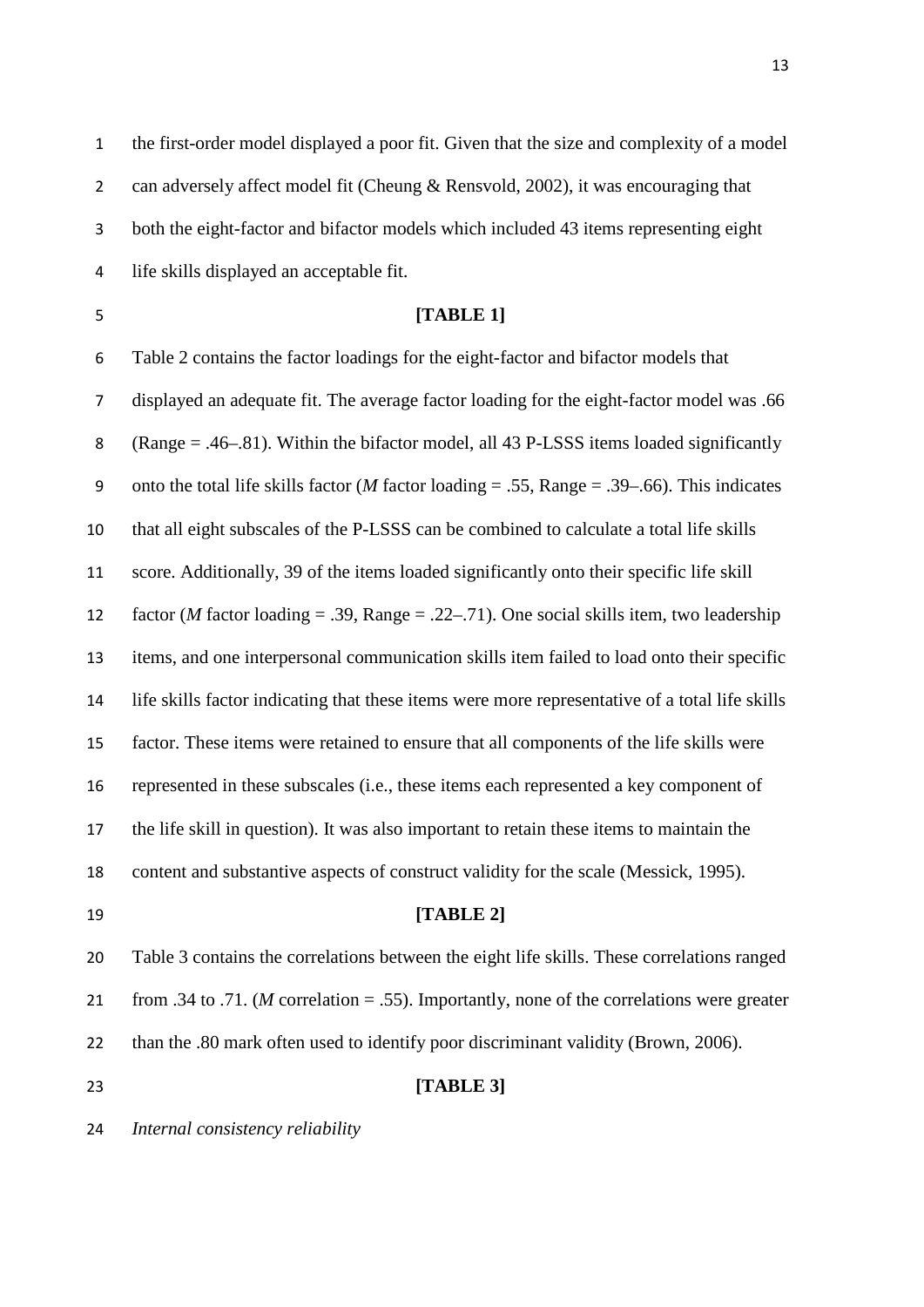The Cronbach's alpha coefficients for each of the subscales and total life skills were as follows: teamwork (.76), goal setting (.85), social skills (.77), problem solving and decision making (.79), emotional skills (.78), leadership (.87), time management (.81), interpersonal communication skills (.79), and total life skills (.95). These alpha coefficients were all above the .70 recommended by Nunnally and Bernstein (1994) for adequate internal consistency reliability. The composite reliability values were as follows: teamwork (.77), goal setting (.85), social skills (.78), problem solving and decision making (.79), emotional skills (.78), leadership (.87), time management (.82), interpersonal communication skills (.79), and total life skills (.97). All of the values were above the .70 criteria for adequate composite reliability (Tabachnick & Fidell, 2013).

**Study 3 – External aspect of construct validity**

 The purpose of this study was to test whether the P-LSSS subscale scores (i.e., the eight life skills and total life skills) correlated with theoretically relevant outcomes in order to test the external aspect of construct validity (Messick, 1995). According to self-determination theory (SDT; Ryan & Deci, 2017) – which is considered a theory of human development – intrinsic motivation (i.e., the most self-determined form of motivation) has been found to be positively related to adaptive outcomes in several domains including sport. Based on the tenets of SDT (Ryan & Deci, 2017), we sought to assess if more self-determined forms of motivation (i.e., intrinsic motivation, integrated regulation, and identified regulation) had positive relationships with the life skills, as compared to less self-determined forms of motivation (i.e., introjected regulation, external regulation, and amotivation) which ought to have negative relationships or no relationships with the life skills. In line with this proposition, past research by Inoue, Wegner, Jordan, and Funk (2015) has shown that self-determined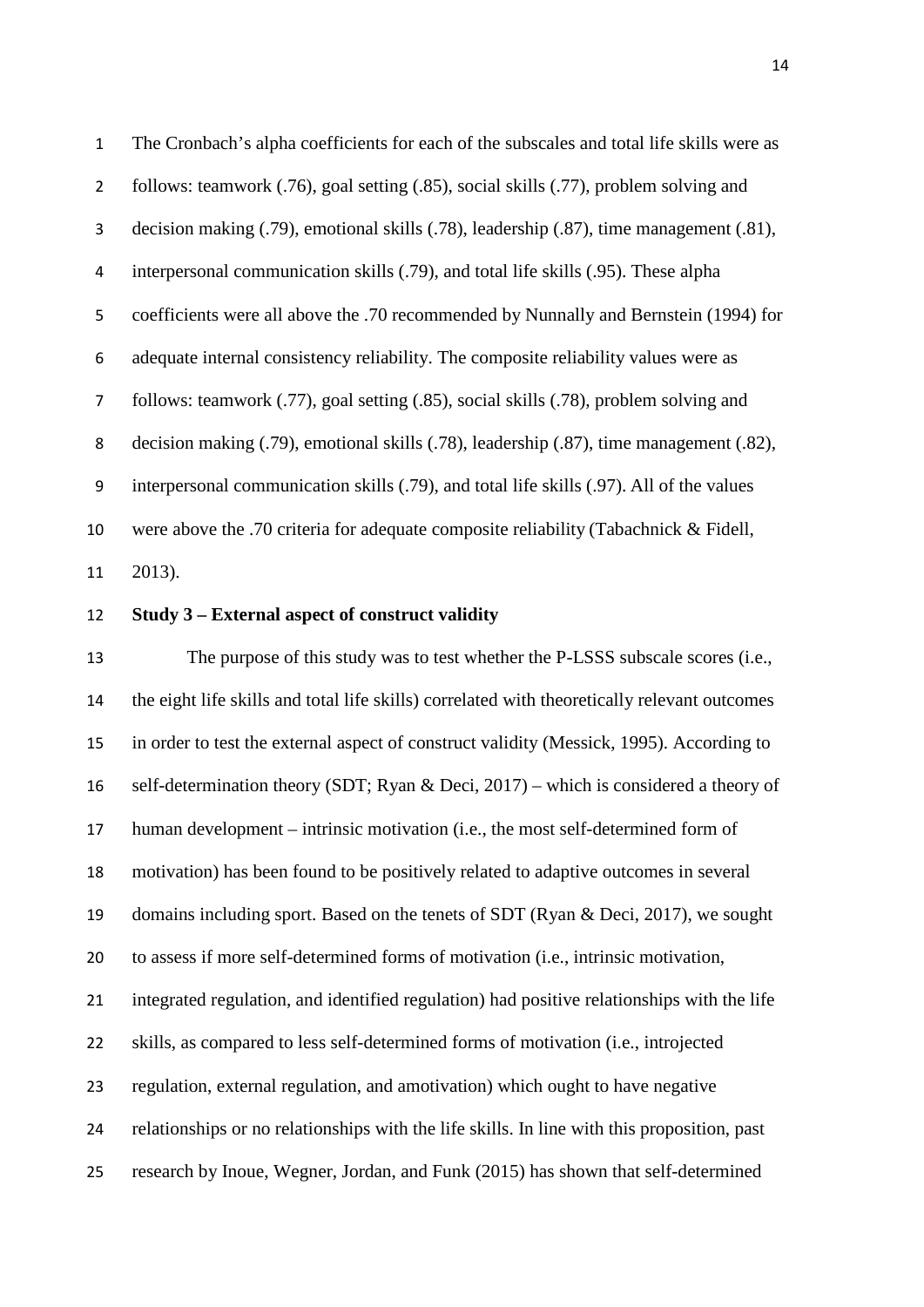motivation is positively associated with developmental outcomes in youth sport participants. Other studies have also shown that more self-determined forms of motivation are positively associated with adaptive outcomes in sport and less self- determined forms of motivation have no relationships or negative relationships with adaptive outcomes in sport (Carpentier & Mageau, 2016; Hodge & Lonsdale, 2011; Fenton, Duda, Quested, & Barrett, 2014; Langan et al., 2016; Sheehy & Hodge, 2015). Specific to the different forms of motivation highlighted earlier, Langan et al. (2016) found that intrinsic motivation, integrated regulation, and identified regulation were positively associated athletes' perceptions of flow in sport; whereas, introjected regulation had no association and external regulation had a negative association with athletes' perceptions of flow. Similarly, Sheehy and Hodge (2015) found that intrinsic motivation, integrated regulation, and identified regulation were positively associated athletes' prosocial behavior in sport; whereas, introjected regulation, external regulation, and amotivation had no association with athletes' prosocial behavior.

*Methods and materials*

#### *Participants and measures*

17 The sample consisted of 134 youth sport participants (male  $= 71$ , female  $= 63$ ) 18 between 11–17 years old ( $M_{\text{age}} = 13.62$ ; *SD* = 1.23). Participants represented the 19 following sports: handball  $(n = 64)$ , indoor football  $(n = 44)$ , and football  $(n = 26)$ . To assess the participant's life skills development, the 43-item P-LSSS described in Study 1 and 2 was used. With the current sample, the P-LSSS subscales displayed Cronbach's alpha coefficients ranging from .75 to .90 (see Table 4), which 23 supported the internal consistency reliability of the subscales (Nunnally & Bernstein, 1994).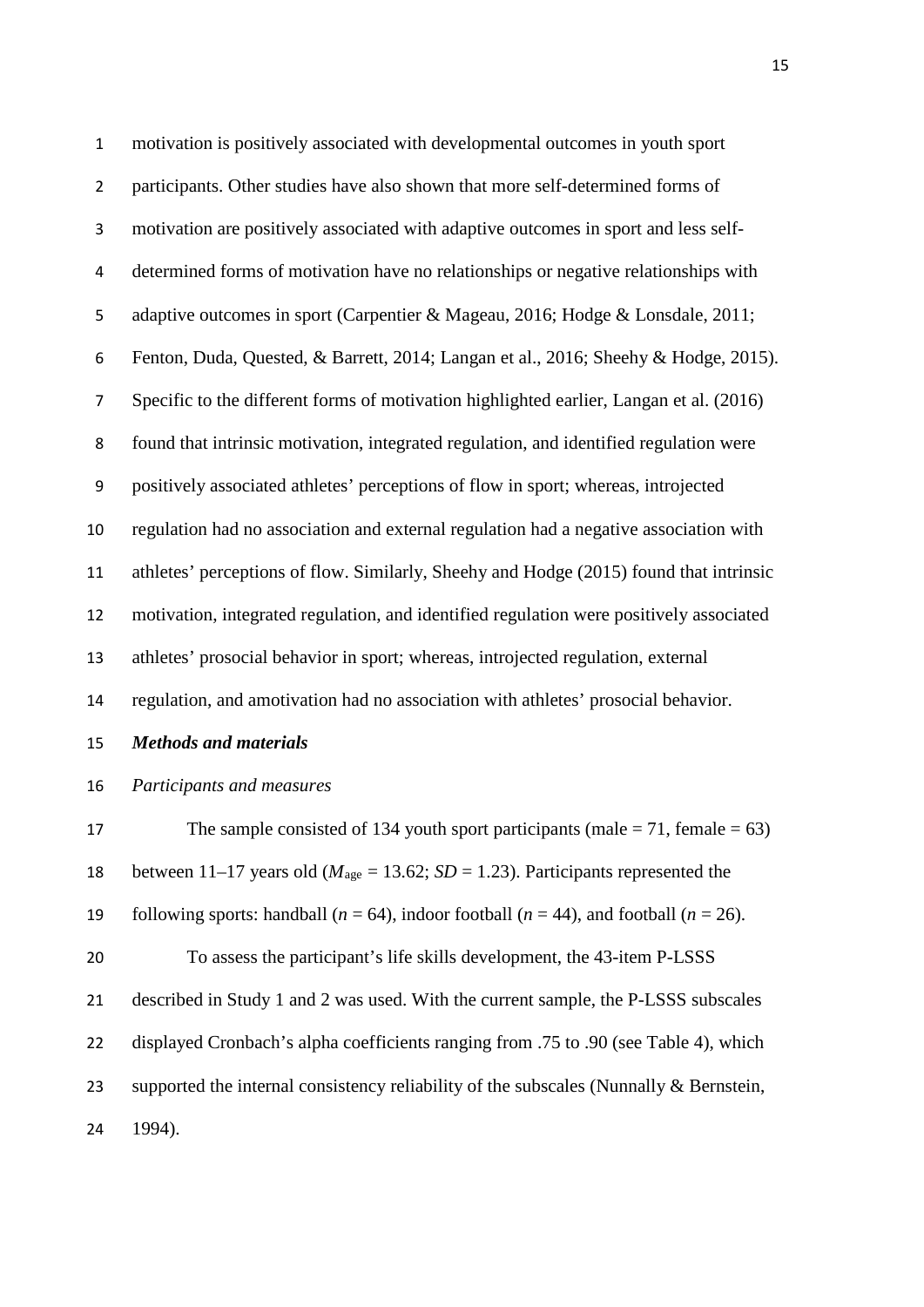| $\mathbf{1}$     | To assess participants' self-determined motivation, we used the Behavioral                    |
|------------------|-----------------------------------------------------------------------------------------------|
| $\overline{2}$   | Regulation in Sport Questionnaire (BRSQ) - Portuguese Version (Monteiro, Moutão, &            |
| 3                | Cid, 2018). Participants responded to the following stem: "Below are some reasons             |
| 4                | why people participate in sport. Using the scale provided, please indicate how true each      |
| 5                | of the following statements is for you". The BRSQ consists of 24 items distributed into       |
| 6                | six factors: intrinsic motivation (e.g., "because I find it pleasurable"); integrated         |
| $\overline{7}$   | regulation (e.g., "because it's an opportunity to just be who I am"); identified regulation   |
| 8                | (e.g., "because I value the benefits of my sport"); introjected regulation (e.g., "because I  |
| $\boldsymbol{9}$ | would feel ashamed if I quit"); external regulation (e.g., "because I feel pressure from      |
| 10               | other people to play"); and amotivation (e.g., "but I wonder what's the point").              |
| 11               | Participants responded to the items using a 7-point Likert scale $(1 = not true at all to 7)$ |
| 12               | $=$ very true). Past research has supported the validity and reliability of the BRSQ with     |
| 13               | Portuguese-speaking athletes (Monteiro et al., 2018). With the current sample, the            |
| 14               | BRSQ subscales displayed adequate Cronbach's alpha coefficients (see Table 4)                 |
| 15               | ranging from .71 to .77 (Nunnally & Bernstein, 1994).                                         |
| 16               | Data Analysis                                                                                 |
| 17               | Pearson's product-moment correlation coefficients were used to assess the                     |

 relationships between participants' perceived life skills development and the various forms of motivation measured by the BRSQ. A *p* value of less than .05 was required to indicate a statistically significant relationship between variables. Within our analyses, 21 correlations were judged as small ( $r = \pm .10$  to  $\pm .29$ ), medium ( $r = \pm .30$  to  $\pm .49$ ), or 22 large  $(r > \pm .50)$  based on Cohen's (1988) criteria.

*Results*

 From Table 4 we can see that the eight life skills and total life skills displayed significant and positive correlations with more self-determined forms of motivation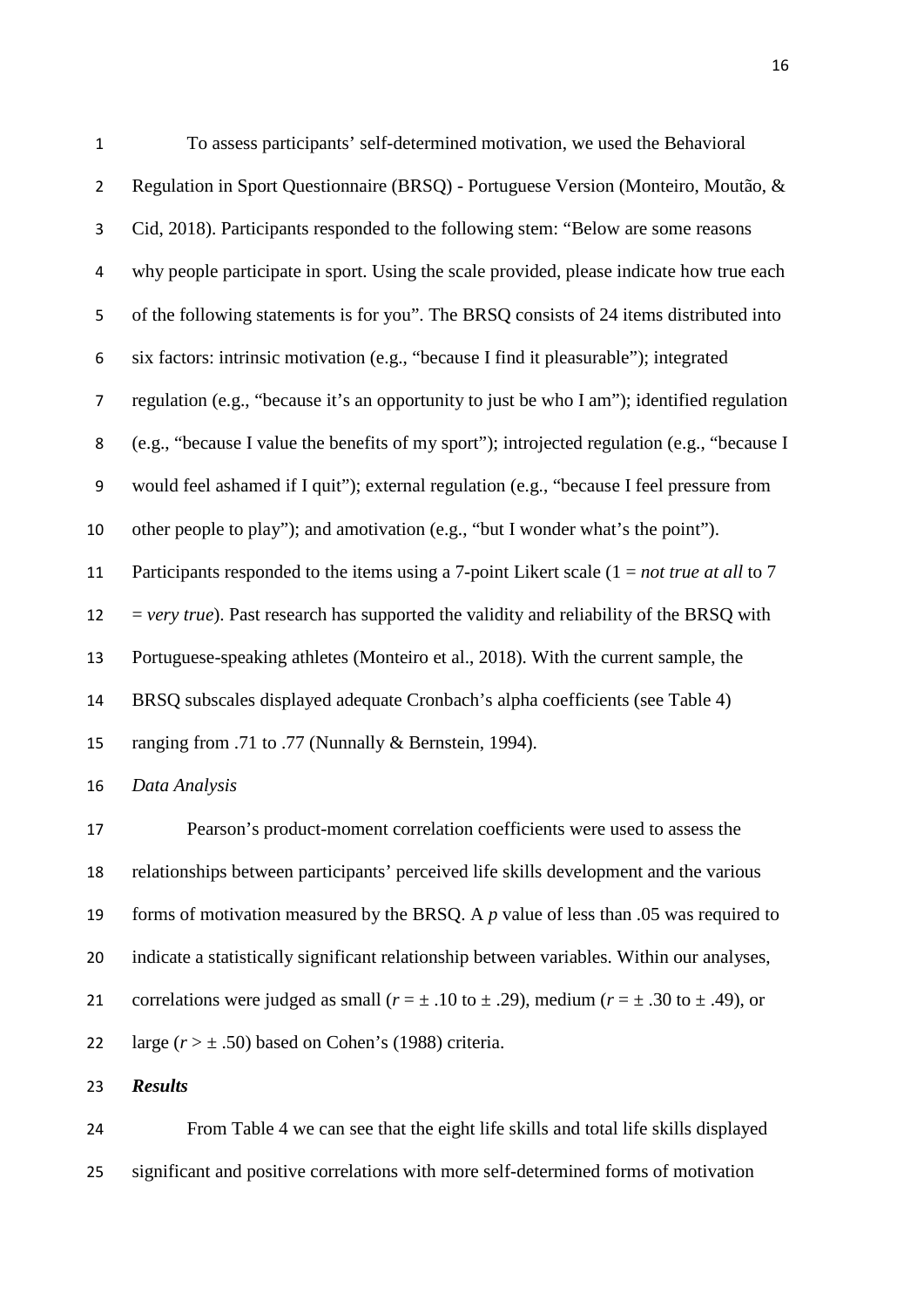(i.e., intrinsic motivation, integrated regulation and identified regulation). These significant positive correlations ranged from .14 to .33 in size. The only exception was goal setting, which showed no significant relationship with intrinsic motivation (*r*  $4 = .08$ ). All of the significant positive correlations were small in size, apart from the medium-sized positive correlation between interpersonal communication skills and 6 identified regulation  $(r = .33)$ . In contrast to the more self-determined forms of motivation, there was a lack of statistically significant relationships between the eight life skills/total life skills and less self-determined forms of motivation (i.e., introjected regulation, external regulation, and amotivation). Specifically, the only significant relationships were small negative associations between interpersonal communication 11 skills and external regulation  $(r = -17)$ , and social skills and external regulation  $(r = -17)$  .12). Overall, the above findings supported our hypothesis that more self-determined forms of motivation would be positively associated with the life skills, as compared to less self-determined forms of motivation, which would show no associations or negative associations with the life skills. **[TABLE 4] General discussion** This program of research adapted the LSSS (Cronin & Allen, 2017) to Portuguese and provided evidence for the content, substantive, structural, and external aspects of construct validity using scores obtained from the scale. The three studies described in this article are the first to investigate the cross-cultural adaptation and psychometric properties of this scale amongst Portuguese-speaking youth sports

participants. Developing a scale that generalizes to other populations also addresses the

generalizability aspect of construct validity highlighted by Messick (1995). Overall, our

findings provided initial evidence for the construct validity of the P-LSSS scores with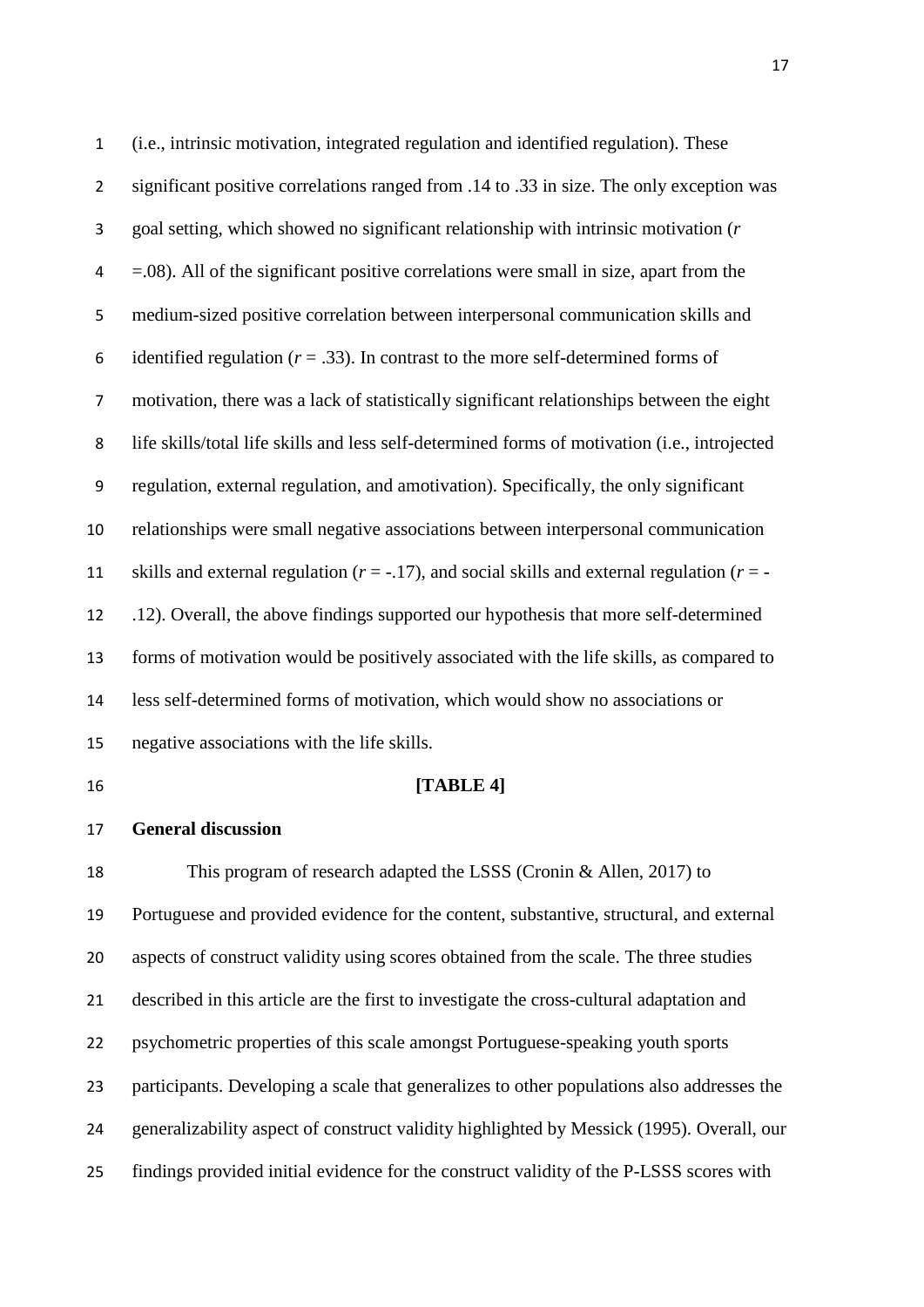Portuguese-speaking sports participants. Each of the three studies we conducted and the aspects of construct validity they were assessing are discussed below.

 Study 1 adapted and translated the scale into Portuguese and provided evidence for the content and substantive aspects of construct validity for the items contained in the scale. It is important to highlight that the process of translation and adaptation of the scale from English to Portuguese required a lot of care in order to obtain the final version of the scale which was suitable for Portuguese speakers. Specifically, we utilized content experts (i.e., academics with expertise in sport psychology), professional translators, and a sample of youth sports participants to ensure that the content validity of the original scale was maintained when translated into the Portuguese language. The process we followed to ensure an accurate translation to Portuguese (Vallerand, 1989) and the fact that the content validity of the scale was maintained was particularly important, as Gunnell et al. (2014) highlighted that content validity is often neglected during the development/adaptation of scales in the sport and exercise psychology literature.

 Study 2 provided evidence for the structural aspects of construct validity of the P- LSSS with a large sample of youth sports participants. Specifically, an eight-factor structure representing each of the eight life skills – along with a bi-factor model including a total life skills factor – was supported with scores from this sample of participants. These findings, along with the adequate internal consistency reliability for each subscale and total life skills, indicate that the P-LSSS can be used to investigate the development of each of the eight life skills separately and total life skills combined. More importantly, the findings from the current study support the factorial validity and internal consistency reliability evidence that has been provided for the LSSS with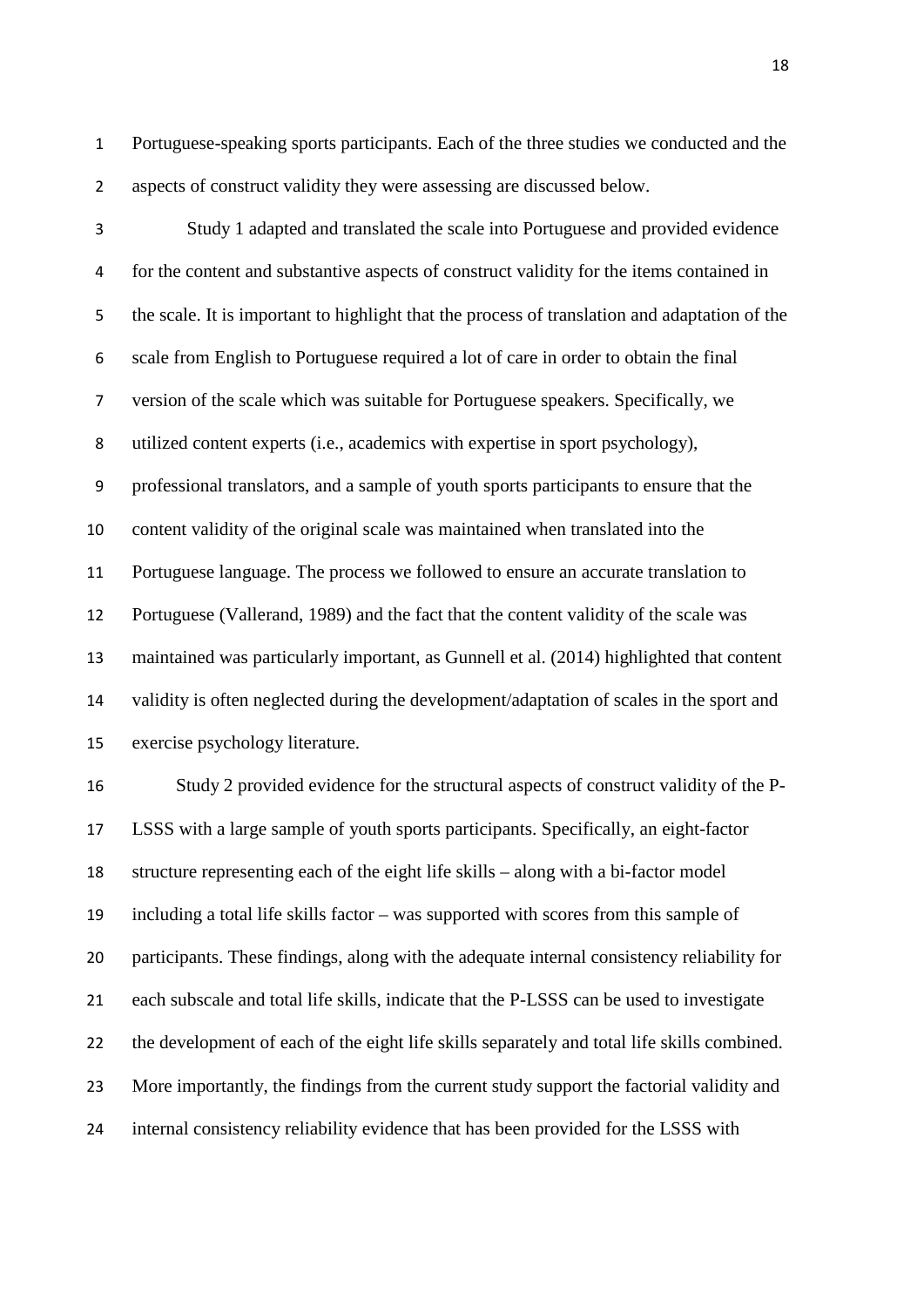English-speaking youth sports participants (e.g., Cronin & Allen, 2017, 2018; Mossman & Cronin, 2018).

 Study 3 provided evidence for the external aspect of construct validity for the scale by illustrating that more self-determined forms of motivation (e.g., intrinsic motivation, integrated regulation and identified regulation) had positive relationships with participant's life skills scores. The only exception was the lack of a relationship between participants' scores for goal setting and intrinsic motivation – a finding which future studies should try to replicate or investigate further with youth sport participants. Also supporting the external aspect of construct validity was the finding that less self- determined forms of motivation (e.g., introjected regulation, external regulation and amotivation) had no significant relationships with participant's life skills development scores. The only exceptions were two negative associations between external regulation and interpersonal communication and social skills, which still aligned with our hypothesis. Overall, our findings supported Ryan and Deci's (2017) SDT based proposition that more self-determined forms of motivation are positively related to people's development and less self-determined forms of motivation are not associated or negatively associated with people's development. In addition, our findings supported Inoue et al.'s (2015) study which found that self-determined motivation is positively related to developmental outcomes in youth sports participants. Finally, the pattern of relationships we found between the different forms of motivation and the life skills scores were similar to past studies assessing other positive outcomes in sport (e.g., Langan et al., 2016; Sheehy & Hodge, 2015).

*Limitations and future research recommendations*

 The three studies within this article have some limitations that should be considered. Firstly, given that only 10 different sports were included in our studies and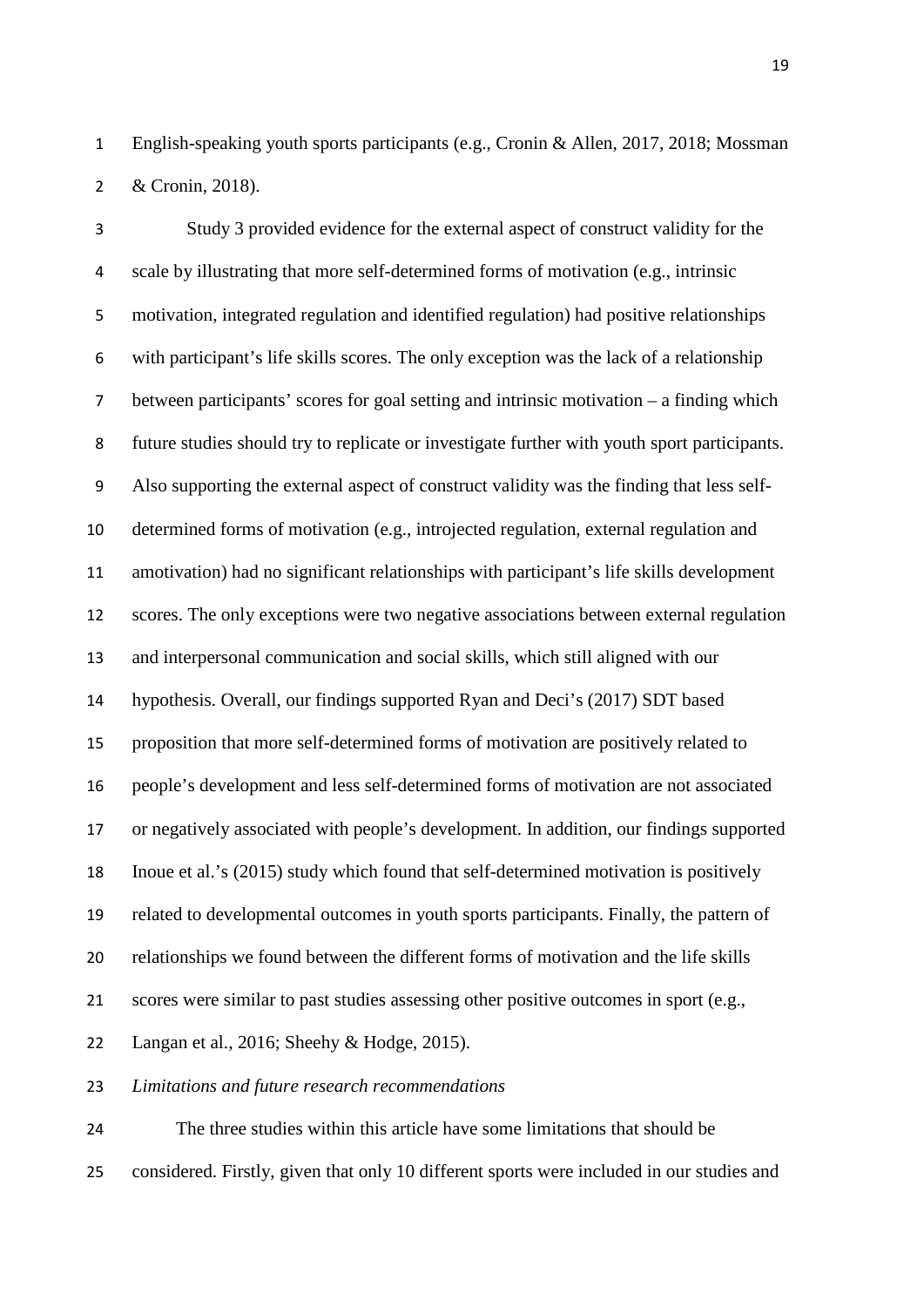some sports only had a small number of participants (e.g., badminton, beach volleyball, cycling), future research should sample a greater number and wider variety of sports which are played within Portuguese-speaking countries. This is especially the case as the original version of the LSSS (Cronin & Allen, 2017) was tested across a wider variety of sports. Secondly, as a smaller number of female participants were included across our studies, future research should include a larger number of female participants to ensure a greater gender balance. Such an approach would allow for the invariance of the scale to be tested across gender. Additionally, a larger sample size would allow for the invariance of the scale to be tested across different age groups. Addressing the above points would also provide further evidence for the generalizability aspect of construct validity of the P-LSSS. A related point is that future studies should look to assess whether the clustering of individuals within teams effects the results of factorial validity testing and other forms of psychometric testing using the scale. Finally, a limitation of the current research is that only certain elements of construct validity were tested across our three studies. Building on our positive findings, future studies should look to assess additional aspects of construct validity that have been highlighted by Messick (1995). For instance, future studies could address the consequential aspect of construct validity by examining whether the scale can be used as a 'basis for action' (e.g., to develop life skills interventions based on participants' results on the P-LSSS). Assessing additional aspects of construct validity is important as evidencing aspects of 21 validity should be viewed as an ongoing process (DeVellis, 2011). Furthermore, future studies should also look to replicate our positive findings in relation to the construct validity of the P-LSSS in other large samples of youth sports participants.

*Practical implications*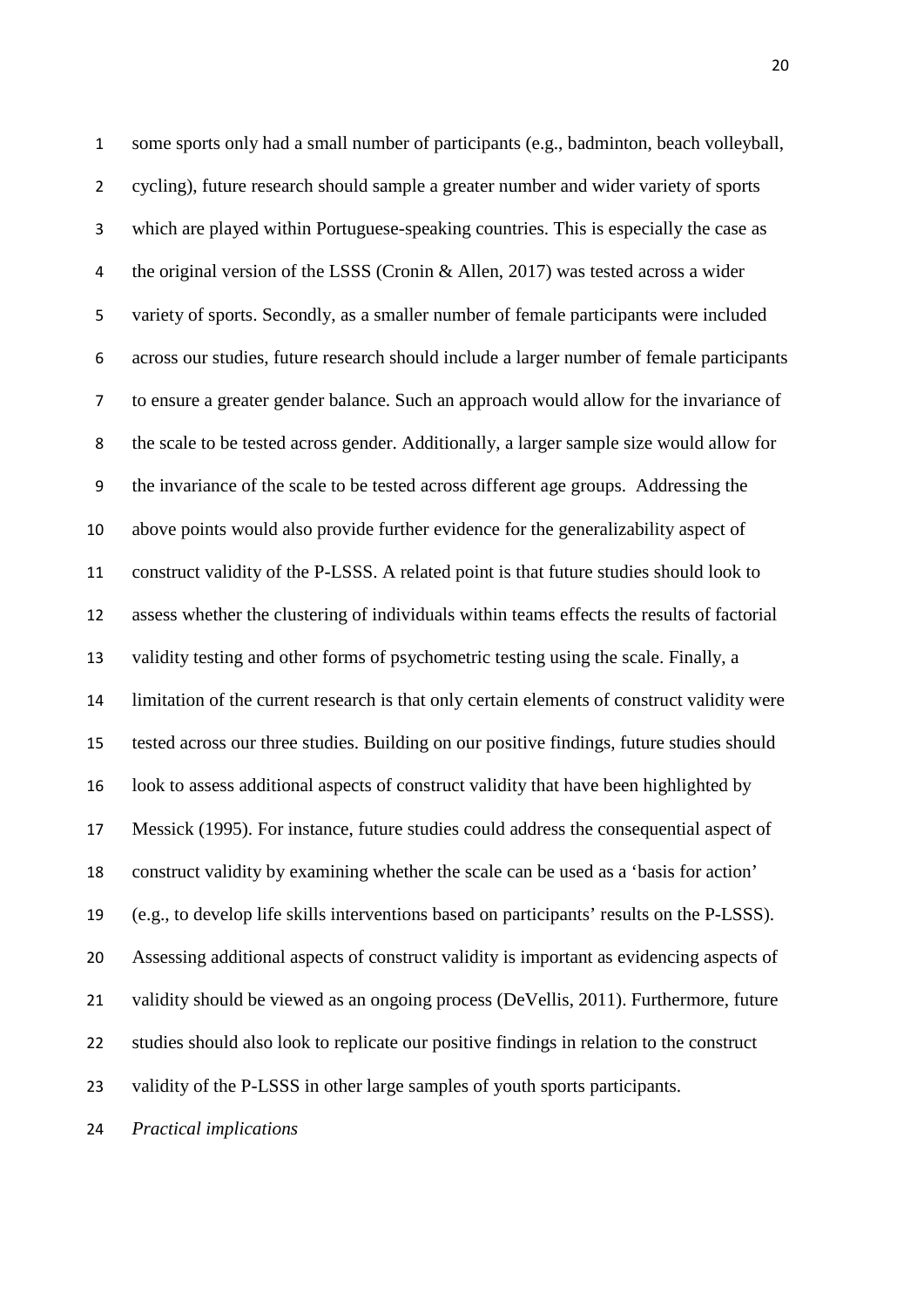| $\mathbf{1}$   | Overall, our positive findings in relation to the P-LSSS are an important                   |
|----------------|---------------------------------------------------------------------------------------------|
| $\overline{2}$ | development for the life skills development through sport literature. To begin with, the    |
| 3              | P-LSSS will allow both practitioners and researchers to accurately assess life skills       |
| 4              | development in Portuguese-speaking youth sports participants. This is a particularly        |
| 5              | important finding as Portuguese is a widely spoken language across the world                |
| 6              | (Parkinson, 2017) and the scale will help address the fact that research on positive        |
| $\overline{7}$ | youth development through sport has focused primarily on English-speaking                   |
| 8              | populations from North America (Santos et al., 2016). Specifically, the P-LSSS will         |
| 9              | allow researchers to extend the research findings showing that English-speaking sports      |
| 10             | participants develop life skills through sport (e.g., Johnston et al., 2013; Pierce et al., |
| 11             | 2017) to Portuguese-speaking populations. Given the interest in positive youth              |
| 12             | development through sport in both Portugal and Brazil (e.g., Santos et al., 2017a,          |
| 13             | Santos et al., 2017b; Spaiij, 2012), we believe that the P-LSSS will prove a useful tool    |
| 14             | for investigating sports-based programs aimed at developing life skills in these            |
| 15             | countries. Moreover, researchers working in Portuguese-speaking countries can use the       |
| 16             | scale to investigate theories (e.g., SDT; Ryan & Deci, 2017) which may help explain         |
| 17             | the mechanisms by which young people develop their life skills through sport.               |
| 18             |                                                                                             |
| 19             | <b>References</b>                                                                           |
| 20             | Bentler, P. M. (1990). Comparative fit indexes in structural models. <i>Psychological</i>   |
| 21             | Bulletin, 103, 411-423. doi:10.1037/0033-2909.107.2.238                                     |
| 22             | Bentler, P. M. (2005). EQS 6 Structual equations program manual. Encino, CA:                |
| 23             | Multivariate Software.                                                                      |
| 24             | Brown, T. A. (2006). Confirmatory factor analysis for applied research. New York,           |
| 25             | NY: Guilford Press. doi:10.1080/00036810600603377                                           |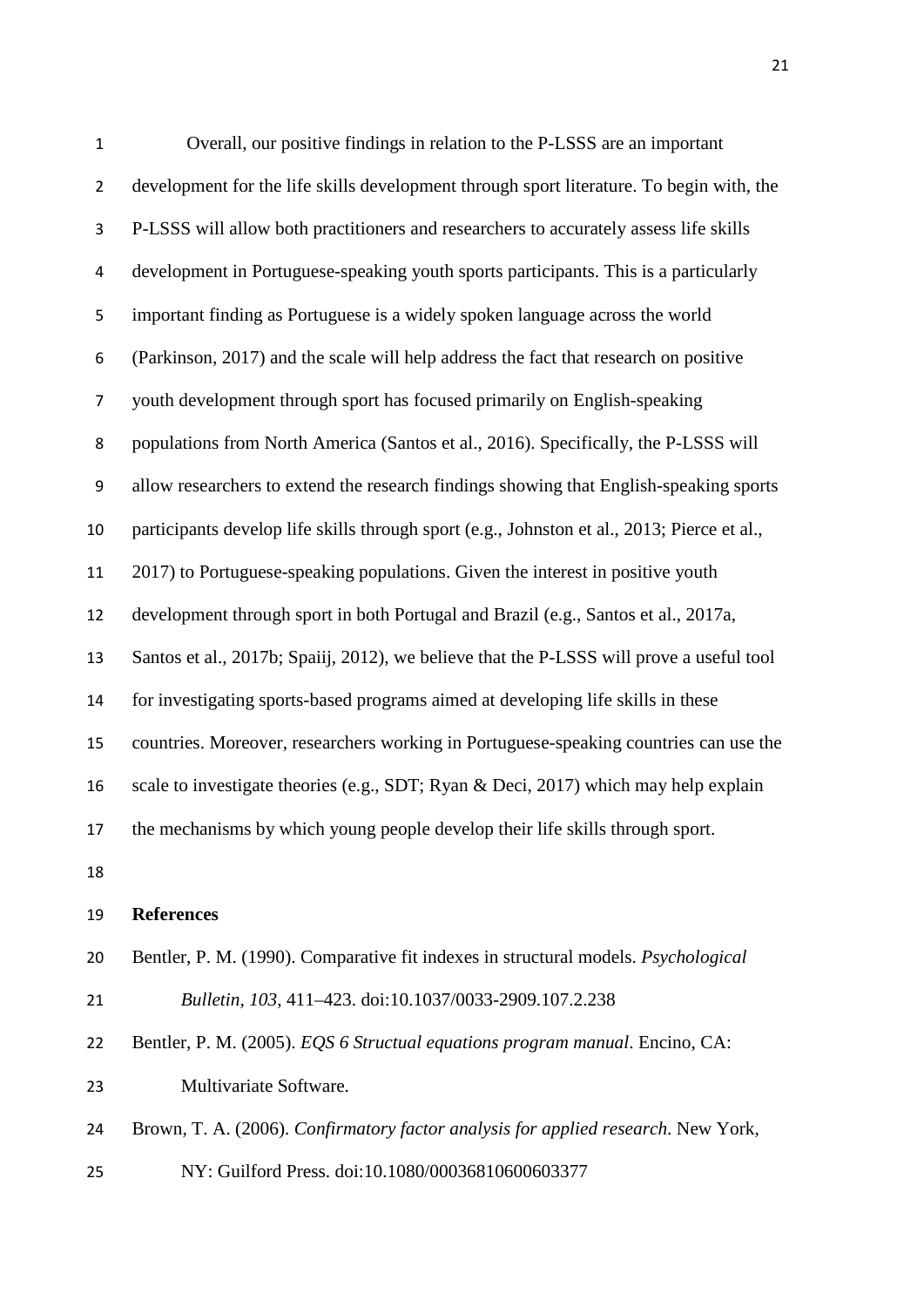| 1              | Carpentier, J., & Mageau, G. A. (2016). Predicting sport experience during training:      |
|----------------|-------------------------------------------------------------------------------------------|
| $\overline{2}$ | The role of change-oriented feedback in athletes' motivation, self-confidence and         |
| 3              | needs satisfaction fluctuations. Journal of Sport and Exercise Psychology, 38(1),         |
| 4              | 45-58. doi: 10.1123/jsep.2015-0210                                                        |
| 5              | Cassepp-Borges, V., Balbinotti, M. A. A., & Teodoro, M. L. M. (2010). Tradução e          |
| 6              | validação de conteúdo: Uma proposta para a adaptação de instrumentos. In L.               |
| 7              | Pasquali, Instrumentação psicológica: Fundamentos e práticas (pp. 506-520).               |
| 8              | Porto Alegre: Artmed.                                                                     |
| 9              | Cheung, G. W., & Rensvold, R. B. (2002). Evaluating goodness-of-fit indexes for           |
| 10             | testing measurement invariance. Structural Equation Modeling, 9(2), 233-255.              |
| 11             | doi:10.1207/S15328007SEM0902_5.                                                           |
| 12             | Chou, C. P., Bentler, P. M., & Satorra, A. (1991). Scaled test statistics and robust      |
| 13             | standard errors for nonnormal data in covariance structure analysis: A Monte              |
| 14             | Carlo study. The British Journal of Mathematical and Statistical Psychology,              |
| 15             | 44(2), 347-357. doi:10.1111/j.2044-8317.1991.tb00966.x                                    |
| 16             | Cohen, J. (1988). Statistical power analysis for the behavioural sciences. Hillsdale, NJ: |
| 17             | Erlbaum.                                                                                  |
| 18             | Cronin, L. D., & Allen, J. (2017). Development and initial validation of the Life Skills  |
| 19             | Scale for Sport. Psychology of Sport and Exercise, 28, 105–119.                           |
| 20             | doi:10.1016/j.psychsport.2016.11.001                                                      |
| 21             | Cronin, L. D., & Allen, J. (2018). Examining the relationships among the coaching         |
| 22             | climate, life skills development and well-being in sport. International Journal of        |
| 23             | Sports Science & Coaching, 13(6), 815-827. doi:10.1177/1747954118787949.                  |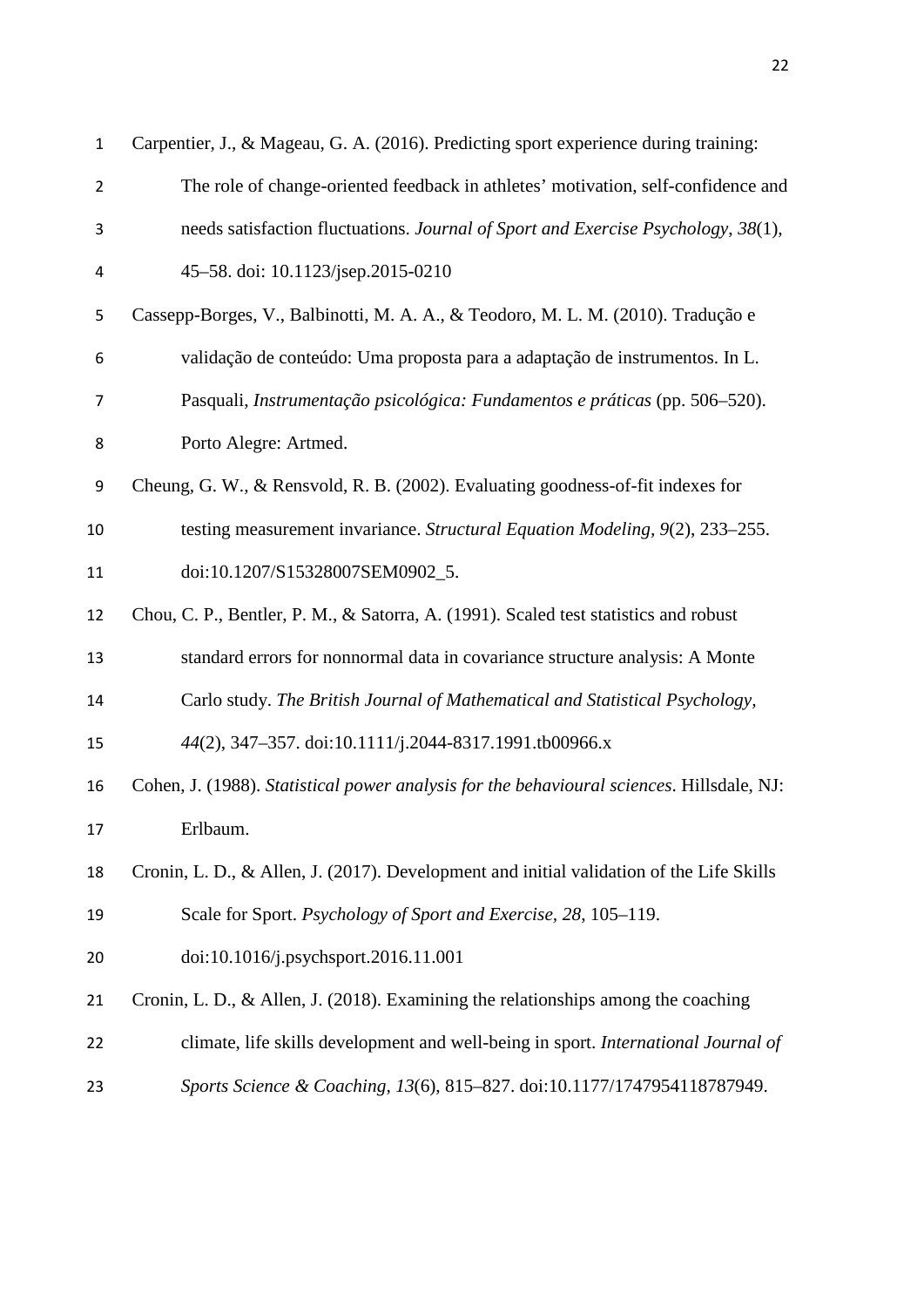| $\mathbf{1}$   | Danish, S. J., Forneris, T., & Wallace, I. (2005). Sport-based life skills programming in |
|----------------|-------------------------------------------------------------------------------------------|
| $\overline{2}$ | the schools. Journal of Applied School Psychology, 21(2), 41–62. doi:                     |
| 3              | 10.1300/J370v21n02_04.                                                                    |
| 4              | DeVellis, R. F. (2011). Scale development: Theory and applications (Vol. 26). London,     |
| 5              | UK: Sage.                                                                                 |
| 6              | Fenton, S. A., Duda, J. L., Quested, E., & Barrett, T. (2014). Coach autonomy support     |
| $\overline{7}$ | predicts autonomous motivation and daily moderate-to-vigorous physical activity           |
| 8              | and sedentary time in youth sport participants. Psychology of Sport and Exercise,         |
| 9              | 15(5), 453-463. doi:10.1016/j.psychsport.2014.04.005                                      |
| 10             | Gunnell, K. E., Schellenberg, B. J., Wilson, P. M., Crocker, P. R., Mack, D. E., &        |
| 11             | Zumbo, B. D. (2014). A review of validity evidence presented in the Journal of            |
| 12             | Sport & Exercise Psychology (2002–2012): Misconceptions and                               |
| 13             | recommendations for validation research. In B. D Zumbo., & E. K. Chan (Eds.),             |
| 14             | Validity and validation in social, behavioral, and health sciences. Social                |
| 15             | Indicators Research Series 54 (pp. 137-156). Switzerland: Springer. doi:                  |
| 16             | 10.1007/978-3-319-07794-9_8.                                                              |
| 17             | Haynes, S. N., Richard, D., & Kubany, E. S. (1995). Content validity in psychological     |
| 18             | assessment: A functional approach to concepts and methods. <i>Psychological</i>           |
| 19             | Assessment, 7(3), 238-247. doi:10.1037/1040-3590.7.3.238.                                 |
| 20             | Hernández-Nieto, R. A. (2002). Contribuciones al análisis estadístico [Contributions to   |
| 21             | statistical analysis]. Mérida: Venezuela: Universidad de Los Andes/IESINFO.               |
| 22             | Hodge, K, & Danish, S. (1999). Promoting life skills for adolescent males through         |
| 23             | sport. In A. M. Horne & M. S. Kiselica (Eds.) Handbook of counseling boys and             |
| 24             | adolescent males: A practitioner's guide (pp. 55–71). Thousand Oaks, CA: Sage.            |
| 25             | doi:10.4135/9781452220390.n4                                                              |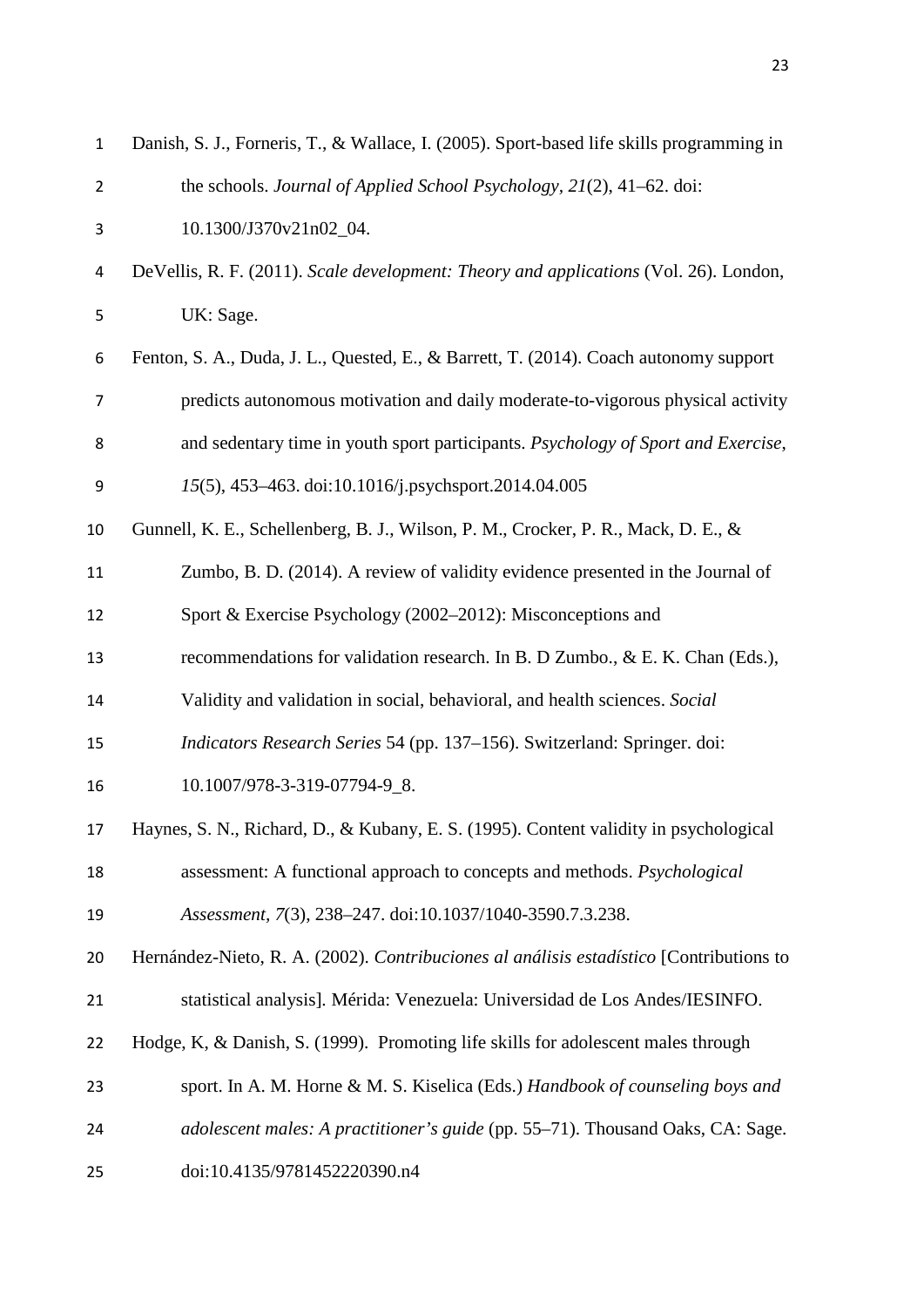| $\mathbf{1}$   | Hodge, K., Danish, S., Forneris, T., & Miles, A. (2016). Life skills and basic         |
|----------------|----------------------------------------------------------------------------------------|
| $\overline{2}$ | psychological needs: A conceptual framework for life skills interventions. In N.       |
| 3              | L. Holt (Ed.), <i>Positive youth development through sport</i> (pp. 45–56). New York,  |
| 4              | NY: Routledge. doi:10.4324/9781315709499-5                                             |
| 5              | Hodge, K., & Lonsdale, C. (2011). Prosocial and antisocial behavior in sport: The role |
| 6              | of coaching style, autonomous vs. controlled motivation, and moral                     |
| 7              | disengagement. Journal of Sport and Exercise Psychology, 33(4), 527–547.               |
| 8              | doi:10.1123/jsep.33.4.527                                                              |
| 9              | Holt, N. L., Neely, K. C., Slater, L. G., Camiré, M., Côté, J., Fraser-Thomas, J.,  &  |
| 10             | Tamminen, K. A. (2017). A grounded theory of positive youth development                |
| 11             | through sport based on results from a qualitative meta-study. International            |
| 12             | Review of Sport and Exercise Psychology, 10(1), 1–49. doi:                             |
| 13             | 10.1080/1750984X.2016.1180704.                                                         |
| 14             | Holt, N. L. (Ed.). (2016). Positive youth development through sport (2nd ed.). New     |
| 15             | York, NY: Routledge. doi:10.4324/9781315709499                                         |
| 16             | Holt, N. L., Sehn, Z. L., Spence, J. C., Newton, A. S., & Ball, G. D. (2012). Physical |
| 17             | education and sport programs at an inner city school: Exploring possibilities for      |
| 18             | positive youth development. Physical Education and Sport Pedagogy, 17(1), 97–          |
| 19             | 113. doi:10.1080/17408989.2010.548062.                                                 |
| 20             | Inoue, Y., Wegner, C. E., Jordan, J. S., & Funk, D. C. (2015). Relationships between   |
| 21             | self-determined motivation and developmental outcomes in sport-based positive          |
| 22             | youth development. Journal of Applied Sport Psychology, 27(4), 371-383. doi:           |
| 23             | 10.1080/10413200.2015.1010662                                                          |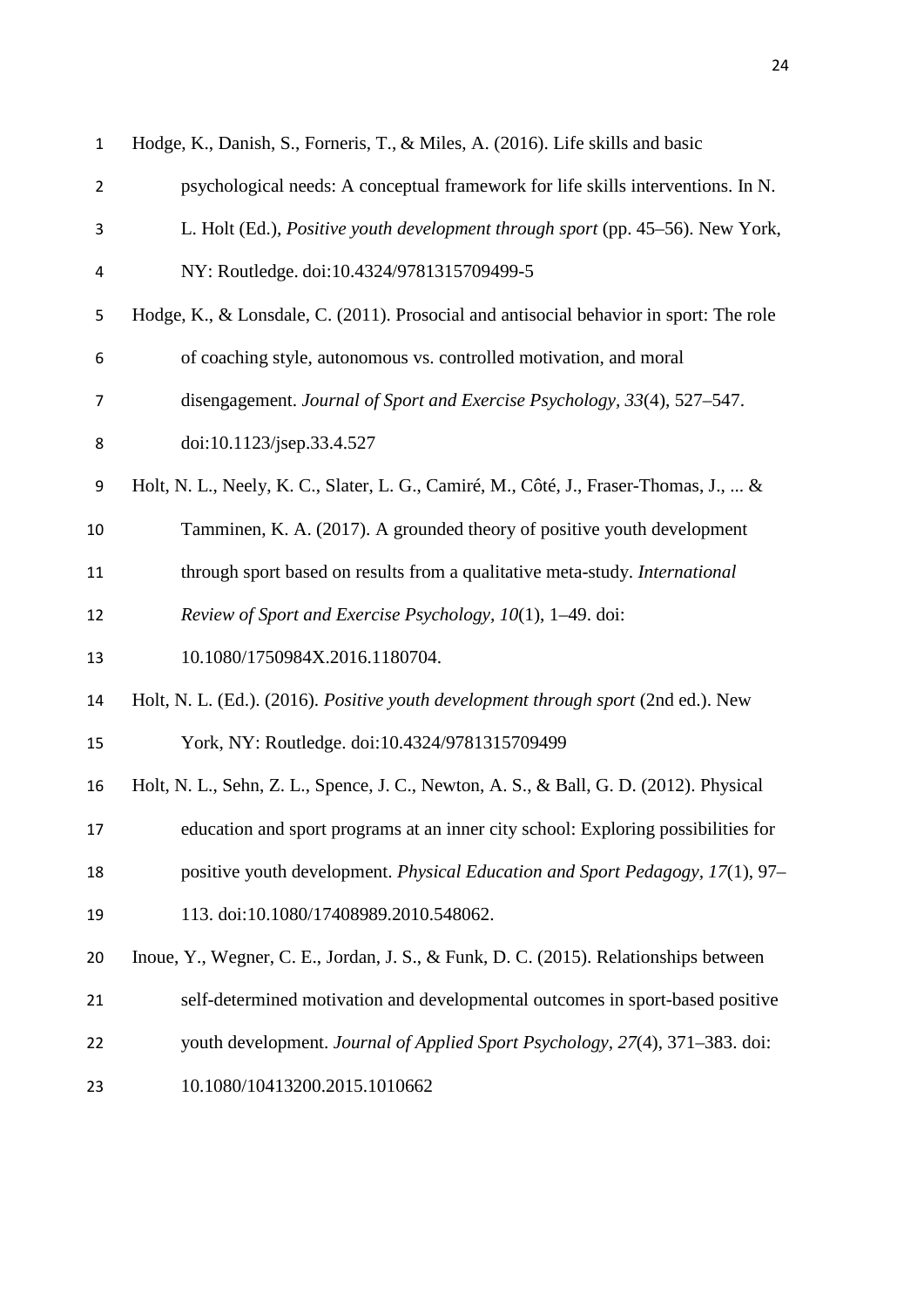| $\mathbf{1}$   | Johnston, J., Harwood, C., & Minniti, A. M. (2013). Positive youth development in       |
|----------------|-----------------------------------------------------------------------------------------|
| $\overline{2}$ | swimming: Clarification and consensus of key psychosocial assets. Journal of            |
| 3              | Applied Sport Psychology, 25(4), 392-411. doi:10.1080/10413200.2012.747571.             |
| 4              | Jones, M. L., Dunn, J. G., Holt, N. L., Sullivan, P. J., & Bloom, G. A. (2011).         |
| 5              | Exploring the '5Cs' of positive youth development in sport. Journal of Sport            |
| 6              | Behaviour, 34(3), 250-267.                                                              |
| $\overline{7}$ | Kendellen, K., Camiré, M., Bean, C. N., Forneris, T., & Thompson, J. (2017).            |
| 8              | Integrating life skills into Golf Canada's youth programs: Insights into a              |
| 9              | successful research to practice partnership. Journal of Sport Psychology in             |
| $10\,$         | Action, 8(1), 34-46. doi:10.1080/21520704.2016.1205699                                  |
| 11             | King, P. E, Schultz, W., Mueller, R. A., Dowling, E. M., Osborn, P., Dickerson, E., &   |
| 12             | Lerner, R. M. (2005). Positive youth development: Is there a nomological                |
| 13             | network of concepts used in the adolescent development literature? Applied              |
| 14             | Developmental Psychology, 9(4), 216-228. doi:10.1207/s1532480xads0904_4.                |
| 15             | Langan, E., Hodge, K., McGowan, S., Carney, S., Saunders, V., & Lonsdale, C. (2016).    |
| 16             | The influence of controlled motivation alongside autonomous motivation:                 |
| 17             | Maladaptive, buffering, or additive effects? International Journal of Sport and         |
| 18             | Exercise Psychology, 14(1), 57-71. doi:10.1080/1612197X.2015.1016084                    |
| 19             | Mardia, K. V. (1970). Measures of multivariate skewness and kurtosis with               |
| 20             | applications. <i>Biometrika</i> , 57(3), 519–530. doi:10.1093/biomet/57.3.519           |
| 21             | Marôco, J. (2010). Análise de equações estruturais [Structural equation analysis]. Pêro |
| 22             | Pinheiro: ReportNumber.                                                                 |
| 23             | Marsh, H. W., Hau, K. T., & Wen, Z. (2004). In search of golden rules: Comment on       |
| 24             | hypothesis-testing approaches to setting cutoff values for fit indexes and dangers      |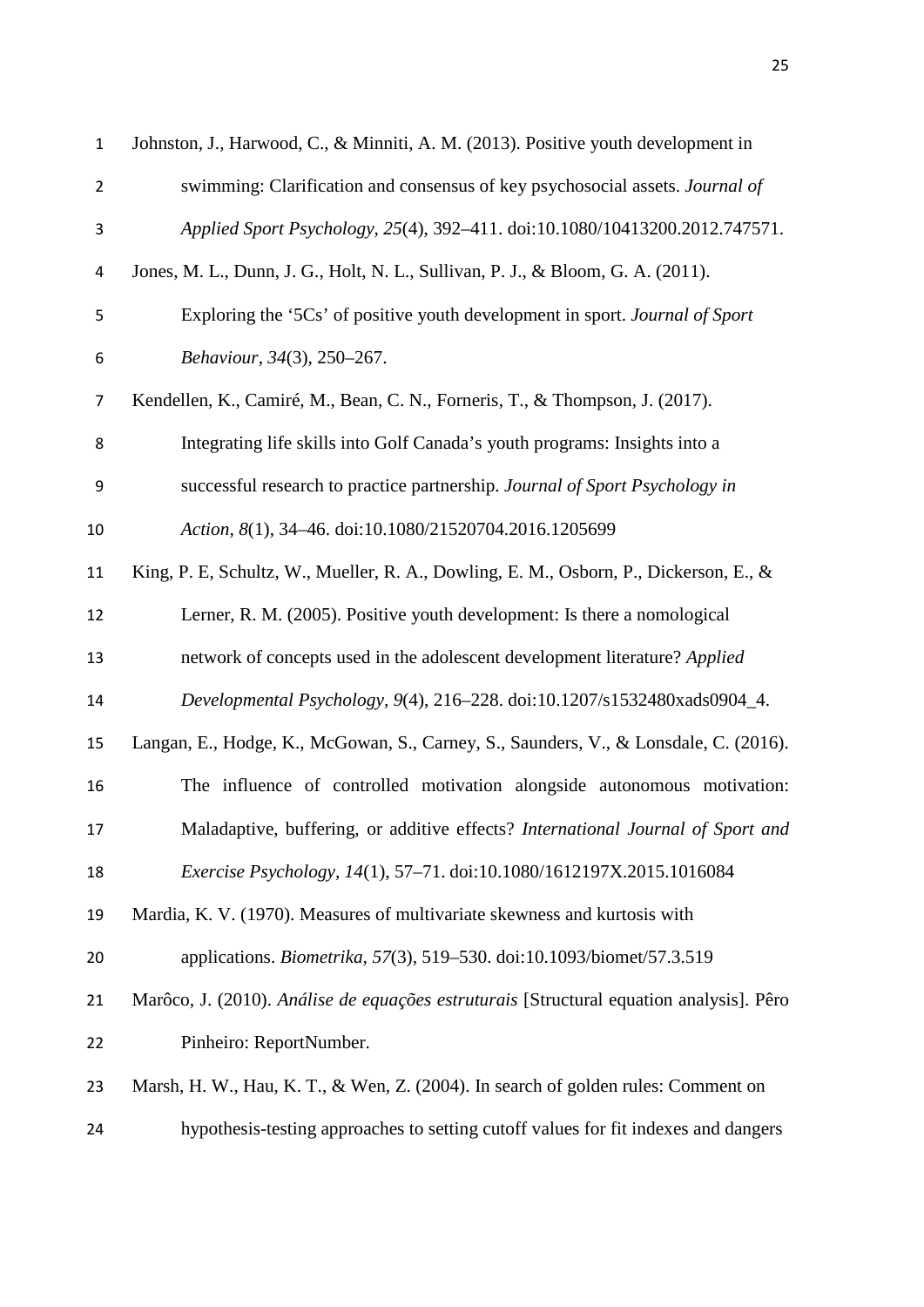| $\mathbf 1$    | in overgeneralizing Hu and Bentler's (1999) findings. Structural Equation               |
|----------------|-----------------------------------------------------------------------------------------|
| $\overline{2}$ | Modeling, 11(3), 320-341. doi:10.1207/s15328007sem1103_2.                               |
| 3              | Messick, S. (1995). Validity of psychological assessment: Validation of inferences      |
| 4              | from persons' responses and performances as scientific inquiry into score               |
| 5              | meaning. American Psychologist, 50(9), 741-749. doi:10.1037/0003-                       |
| 6              | 066X.50.9.741                                                                           |
| $\overline{7}$ | Monteiro, D., Moutão, J. M., & Cid, L. (2018). Validation of the Behavioural            |
| 8              | Regulation in Sport Questionnaire in Portuguese athletes. Revista de Psicología         |
| 9              | del Deporte, 27(1), 145-150.                                                            |
| 10             | Mossman, G. J., & Cronin, L. D. (2018). Life skills development and enjoyment in        |
| 11             | youth soccer: The importance of parental behaviours. Journal of Sports Sciences,        |
| 12             | 37(8), 850-856. doi:10.1080/02640414.2018.1530580                                       |
| 13             | Muthén, L. K., & Muthén, B. O. (2012). Mplus User's Guide (7th ed.). Los Angeles,       |
| 14             | CA: Muthén & Muthén.                                                                    |
| 15             | Myers, N. D., Park, S. E., Lefevor, G. T., Dietz, S., Prilleltensky, I., & Prado, G. J. |
| 16             | (2016). Measuring multidimensional subjective well-being with the I COPPE               |
| 17             | scale in a Hispanic sample. Measurement in Physical Education and Exercise              |
| 18             | Science, 20(4), 230-243. doi:10.1080/1091367X.2016.1226836                              |
| 19             | Nunnally, J. C., & Bernstein, I. H. (1994). Psychometric theory. New York, NY:          |
| 20             | McGraw-Hill.                                                                            |
| 21             | Parkinson, S. (2017). Portuguese. In B. Comrie (Ed.), The world's major languages       |
| 22             | (pp. 233–248). New York, NY: Routledge.                                                 |
| 23             | Payne, S. M., Hudson, J., Akehurst, S., & Ntoumanis, N. (2013). Development and         |
| 24             | initial validation of the impression motivation in sport questionnaire-team.            |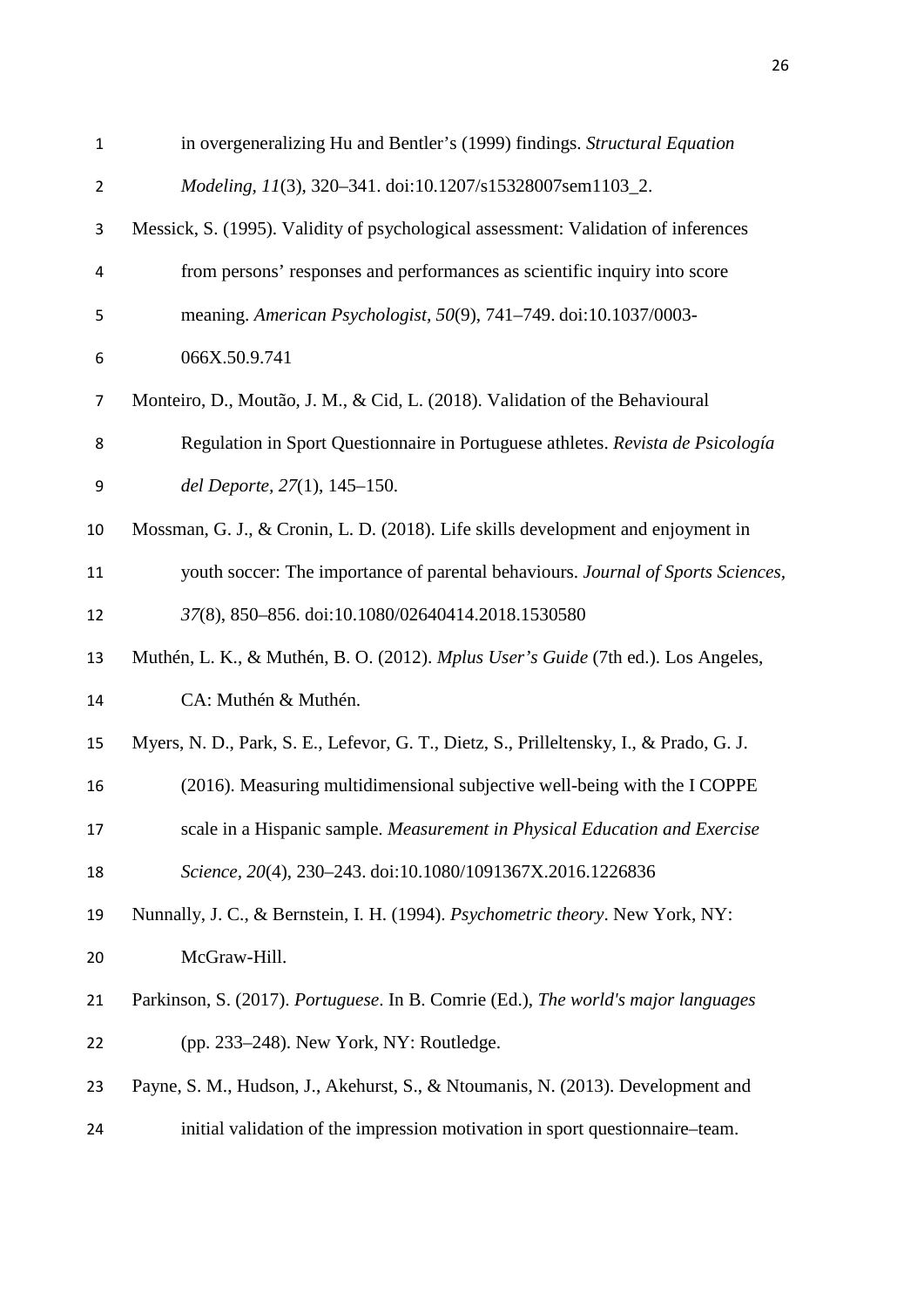*Journal of Sport and Exercise Psychology, 35*(3), 281–298. doi:

| $\overline{2}$ | 10.1123/jsep.35.3.281                                                                     |
|----------------|-------------------------------------------------------------------------------------------|
| 3              | Pierce, S., Gould, D., & Camiré, M. (2017). Definition and model of life skills transfer. |
| 4              | International Review of Sport and Exercise Psychology, 10(1), 186–211. doi:               |
| 5              | 10.1080/1750984X.2016.1199727                                                             |
| 6              | Preacher, K. J., Zhang, Z., & Zyphur, M. J. (2011). Alternative methods for assessing     |
| 7              | mediation in multilevel data: The advantages of multilevel SEM. Structural                |
| 8              | Equation Modeling, 18(2), 161-182. doi:10.1080/10705511.2011.557329                       |
| 9              | Rasbach, J., Steele, F., Browne, W. J., & Goldstein, H. (2017). A user's guide to         |
| 10             | MLwiN, version 3.01. Centre for Multilevel Modelling, University of Bristol.              |
| 11             | Rigoni, P. A. G., Nascimento Junior, J. R. A., Belém, I. C. B., Vieira, L. F., &          |
| 12             | MacDonald, D. J. (2018). Cross-cultural adaptation and psychometric properties            |
| 13             | of the Portuguese version of the youth experience survey for sport (P-YES-S).             |
| 14             | Measurement in Physical Education and Exercise Science, 22(4), 310–321. doi:              |
| 15             | 10.1080/1091367X.2018.1446961.                                                            |
| 16             | Ryan, R. M., & Deci, E. L. (2017). Self-determination theory: Basic psychological         |
| 17             | needs in motivation, development, and wellness. London, UK: Guilford                      |
| 18             | Publications.                                                                             |
| 19             | Santos, F. D. S., Camiré, M., & Campos, P. H. D. (2016). Youth sport coaches' role in     |
| 20             | facilitating positive youth development in Portuguese field hockey. International         |
| 21             | Journal of Sport and Exercise Psychology, 16(3), 221-234. doi:                            |
| 22             | 10.1080/1612197X.2016.1187655.                                                            |
| 23             | Santos, F., Camiré, M., MacDonald, D. J., Campos, H., Conceição, M., & Silva, P.          |
| 24             | (2017a). Youth sport coaches' perspective on positive youth development and its           |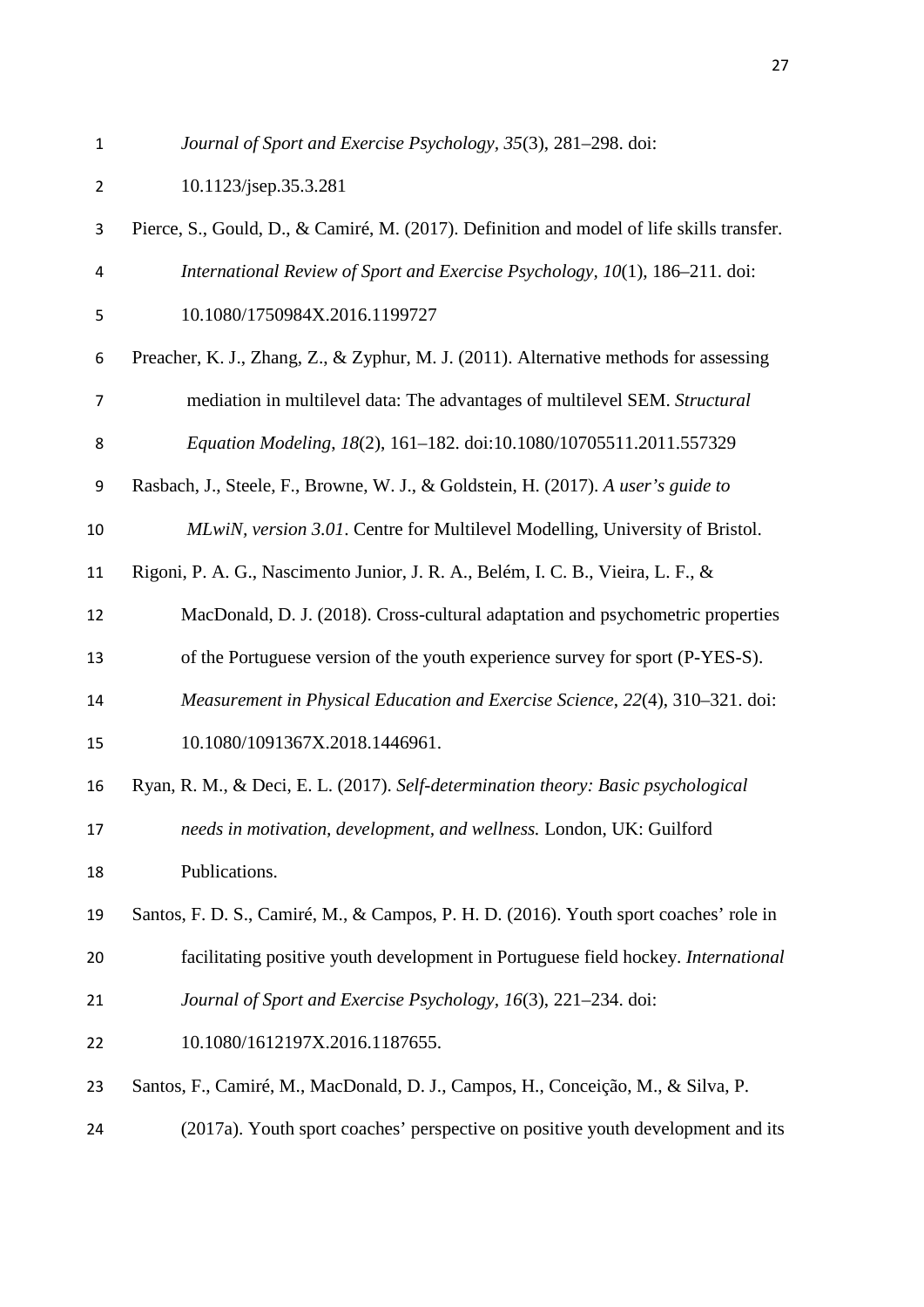| $\mathbf{1}$   | worth in mainstream coach education courses. International Sport Coaching                 |
|----------------|-------------------------------------------------------------------------------------------|
| $\overline{2}$ | Journal, 4(1), 38-46. doi:10.1123/iscj.2016-0092.                                         |
| 3              | Santos, F., Corte-Real, N., Regueiras, L., Strachan, L., Dias, C., & Fonseca, A. (2017b). |
| 4              | Portuguese Football Coaches' Role in Facilitating Positive Development Within             |
| 5              | High Performance Contexts: Is Positive Development Relevant? International                |
| 6              | Sport Coaching Journal, 4(2), 147-161. doi:10.1123/iscj.2016-0009                         |
| $\overline{7}$ | Sheehy, T., & Hodge, K. (2015). Motivation and morality in master's athletes: A self-     |
| 8              | determination theory perspective. International Journal of Sport and Exercise             |
| 9              | Psychology, 13(3), 273-285. doi:10.1080/1612197X.2014.956326                              |
| 10             | Spaaij, R. (2012). Building social and cultural capital among young people in             |
| 11             | disadvantaged communities: Lessons from a Brazilian sport-based intervention              |
| 12             | program. Sport, Education and Society, 17(1), 77-95. doi:                                 |
| 13             | 10.1080/13573322.2011.607913.                                                             |
| 14             | Steinberg, L. D. (1993). Adolescence (3rd ed.). New York, NY: McGraw-Hill.                |
| 15             | Stieger, J. H., & J. M. Lind. (1980). Statistically based tests for the number of common  |
| 16             | factors. Paper presented at the annual meeting of the Psychometric Society, Iowa          |
| 17             | City.                                                                                     |
| 18             | Tabachnick, B. G., & L. S. Fidell. (2013). Using Multivariate Statistics (6th ed.).       |
| 19             | Boston, MA: Pearson Education Inc.                                                        |
| 20             | Tucker, L. R., & C. Lewis. (1973). A reliability coefficient for maximum likelihood       |
| 21             | factor analyses. Psychometrika, 38, 1-10. doi:10.1007/BF02291170                          |
| 22             | Vallerand, R. J. (1989). Vers une méthodologie de validation transculturelle de           |
| 23             | questionnaires psychologiques: Implications pour la recherche en langue                   |
| 24             | française. Canadian Psychology, 30(4), 662–671. doi:10.1037/h0079856                      |
| 25             |                                                                                           |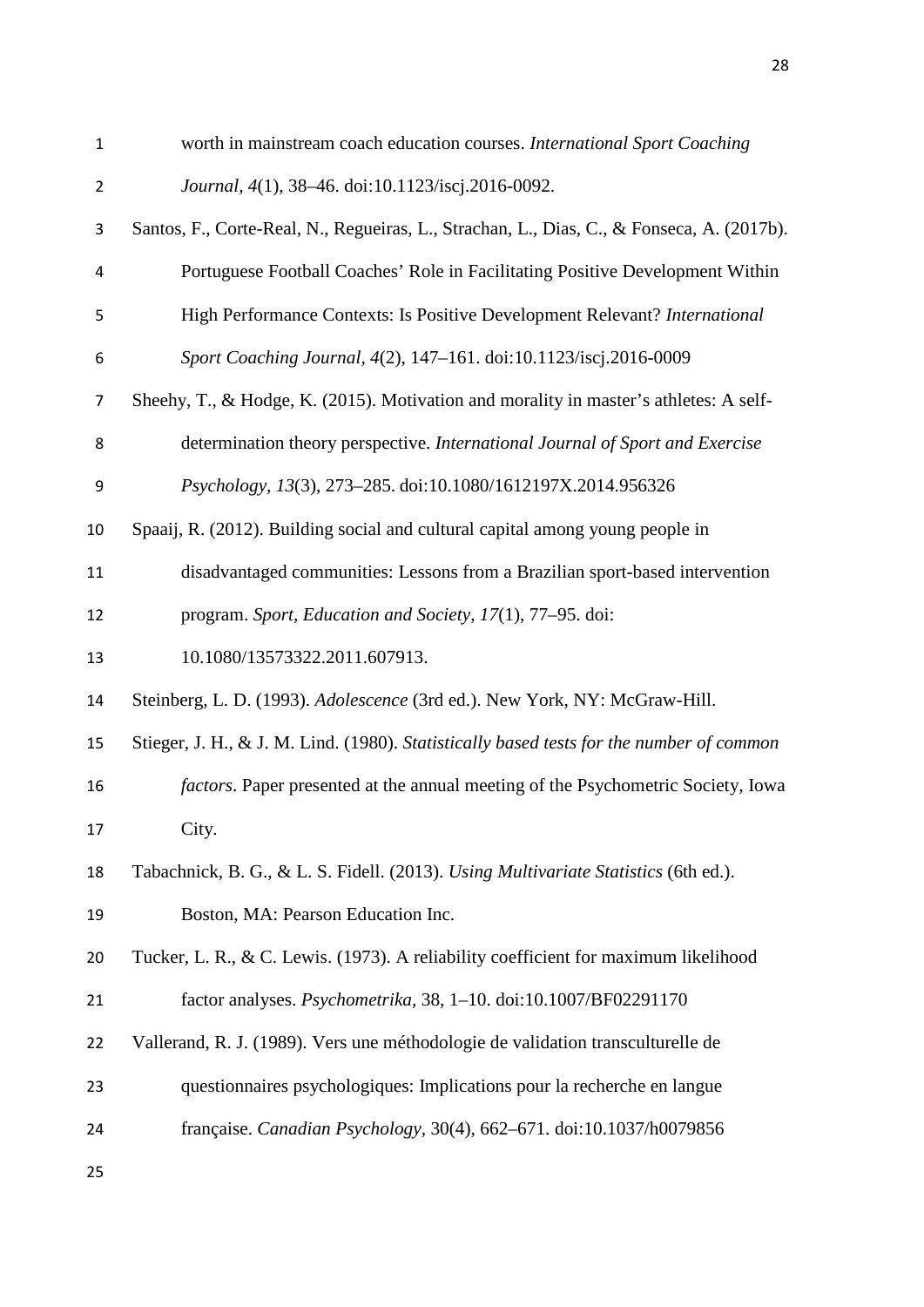Table 1 *Indices of Model Fit for the Portuguese Version of the Life Skills Scale for Sport*

| Model              | $\chi^2$     | df  | $\chi^2$ / df | RMSEA | <b>CFI</b> | TLI |
|--------------------|--------------|-----|---------------|-------|------------|-----|
| Eight-factor model | $1180.54***$ | 832 | 1.42          | .03   | 94         | .93 |
| First-order model  | 2116.85***   | 860 | 2.46          | .06   | .78        | .77 |
| Bifactor model     | $1161.17***$ | 817 | 142           | .03   | 94         | .93 |

*Note.*  $N = 413$ . RMSEA = root mean square error of approximation; CFI = comparative fit index; TLI = Tucker-Lewis index. \*\*\* $p < .001$ .

| $\mathbf{1}$            |  |  |
|-------------------------|--|--|
| $\overline{\mathbf{c}}$ |  |  |
| 3                       |  |  |
| $\overline{\mathbf{r}}$ |  |  |
| 5                       |  |  |
| 6                       |  |  |
| $\overline{7}$          |  |  |
| 8                       |  |  |
| 9                       |  |  |
| 10                      |  |  |
| 11                      |  |  |
| 12                      |  |  |
| 13                      |  |  |
| 14                      |  |  |
| 15                      |  |  |
| 16                      |  |  |
| 17                      |  |  |
| 18                      |  |  |
| 19                      |  |  |
| 20                      |  |  |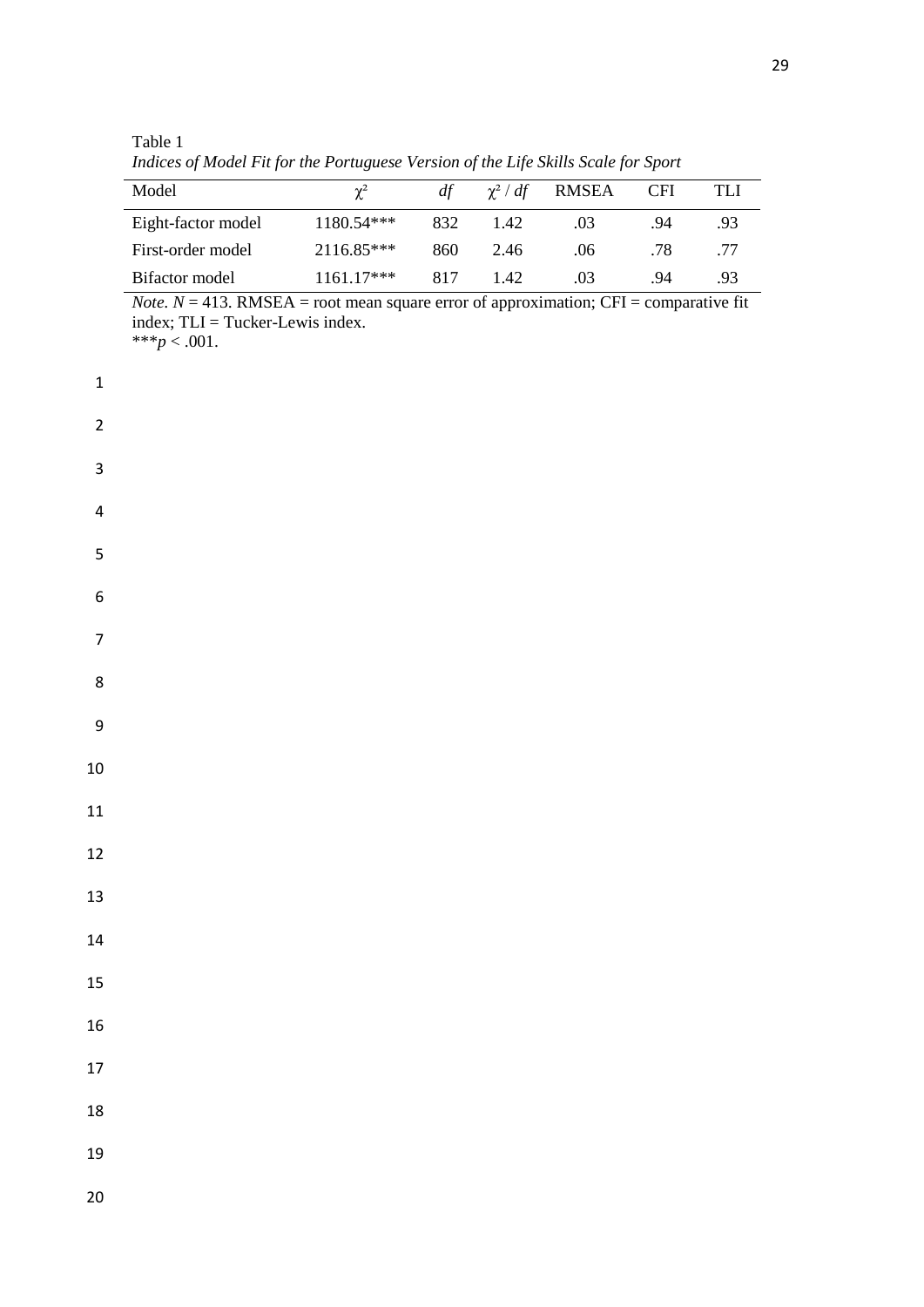|                 | Eight-Factor Model |            | <b>Bifactor Model</b> |          |            |
|-----------------|--------------------|------------|-----------------------|----------|------------|
| Item            | FL                 | Uniqueness | Specific              | General  | Uniqueness |
| TW1             | .54***             | $.71***$   | $.40***$              | $.40***$ | $.68***$   |
| TW <sub>2</sub> | $.56***$           | $.68***$   | $.36***$              | $.43***$ | $.69***$   |
| TW <sub>3</sub> | $.46***$           | .78***     | $.27***$              | .39***   | $.78***$   |
| TW4             | $.57***$           | $.68***$   | $.53***$              | $.39***$ | $.57***$   |
| TW <sub>5</sub> | $.66***$           | $.57***$   | $.32***$              | $.55***$ | $.60***$   |
| TW <sub>6</sub> | $.59***$           | $.65***$   | $.24***$              | .49***   | $.70***$   |
| TW7             | $.56***$           | $.69***$   | $.41***$              | $.40***$ | $.67***$   |
| GS1             | .64***             | $.59***$   | $.34***$              | $.53***$ | $.60***$   |
| GS <sub>2</sub> | $.68***$           | $.53***$   | $.41***$              | $.53***$ | $.55***$   |
| GS3             | $.73***$           | $.47***$   | .39***                | $.60***$ | .49***     |
| GS4             | $.69***$           | $.53***$   | .45***                | $.54***$ | $.51***$   |
| GS5             | $.68***$           | $.54***$   | $.39***$              | $.57***$ | $.53***$   |
| GS6             | $.67***$           | $.55***$   | $.51***$              | $.48***$ | $.50***$   |
| GS7             | $.63***$           | $.61***$   | $.40***$              | .49***   | $.60***$   |
| SS <sub>1</sub> | $.60***$           | $.64***$   | $.41***$              | $.48***$ | $.60***$   |
| SS <sub>2</sub> | .74***             | $.46***$   | $.71***$              | $.56***$ | .18        |
| SS <sub>3</sub> | $.62***$           | $.61***$   | $.26***$              | $.52***$ | $.66***$   |
| SS <sub>4</sub> | $.70***$           | $.51***$   | $.29***$              | $.58***$ | $.58***$   |
| SS <sub>5</sub> | $.57***$           | $.68***$   | .01                   | .59***   | $.65***$   |
| PS1             | $.70***$           | $.52***$   | $.29**$               | $.61***$ | $.55***$   |
| PS <sub>2</sub> | $.77***$           | $.41***$   | $.39**$               | $.66***$ | $.41***$   |
| PS3             | .64***             | $.59***$   | .44***                | $.53***$ | $.53***$   |
| PS4             | $.68***$           | $.54***$   | $.29**$               | $.61***$ | .55***     |
| ES1             | $.73***$           | $.47***$   | $.51***$              | $.53***$ | $.46***$   |
| ES <sub>2</sub> | .79***             | .38***     | $.68***$              | $.53***$ | $.25***$   |
| ES3             | $.61***$           | $.63***$   | $.36***$              | $.45***$ | $.67***$   |
| ES4             | $.62***$           | $.61***$   | $.26***$              | $.53***$ | $.65***$   |
| LS1             | $.74***$           | $.46***$   | $.37***$              | $.66***$ | .43***     |
| LS <sub>2</sub> | $.72***$           | .48***     | $.38**$               | $.63***$ | $.45***$   |
| LS3             | $.68***$           | $.54***$   | $.29***$              | $.62***$ | $.53***$   |
| LS4             | $.71***$           | $.50***$   | $.38**$               | $.61***$ | .48***     |
| LS5             | $.72***$           | .48***     | $.31*$                | $.64***$ | $.50***$   |
| LS6             | $.67***$           | $.55***$   | .14                   | $.65***$ | $.56***$   |
| LS7             | $.61***$           | $.63***$   | $.22*$                | $.56***$ | $.64***$   |
| LS8             | $.53***$           | $.72***$   | .02                   | $.54***$ | $.71***$   |
| TM1             | $.67***$           | $.56***$   | $.31***$              | $.57***$ | $.58***$   |

Table 2 *Standardized Factor Loadings for the Eight-Factor and Bifactor Models*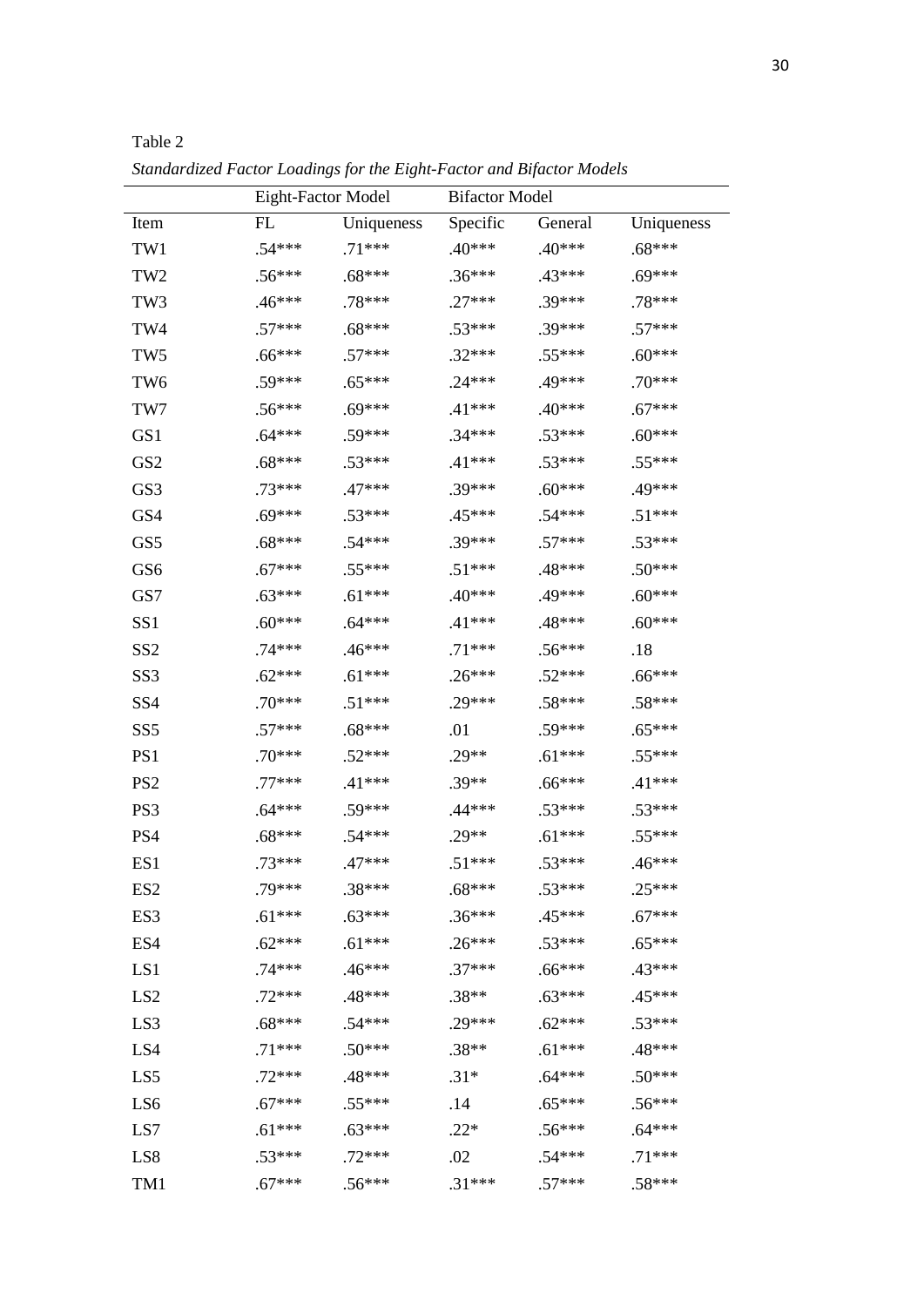| TM <sub>2</sub> | $.74***$ | $45***$  | $.56***$ | $.50***$ | $.44***$ |
|-----------------|----------|----------|----------|----------|----------|
| TM3             | $.81***$ | $.35***$ | $.69***$ | $.53***$ | $24***$  |
| TM4             | $.70***$ | $.51***$ | $.42***$ | $.53***$ | $.54***$ |
| CS1             | $.75***$ | $.44***$ | $.34***$ | $.66***$ | $.44***$ |
| CS <sub>2</sub> | $.73***$ | .48***   | $.44***$ | $.64***$ | $.39***$ |
| CS <sub>3</sub> | $.68***$ | $.54***$ | $29***$  | $.61***$ | $.55***$ |
| CS4             | $.65***$ | $.58***$ | .14      | $.62***$ | $.60***$ |

*Note.* FL = Factor Loading;  $TW = Teamwork$ ;  $GS = Goal$  setting;  $TM = Time$ management;  $ES =$  Emotional skills;  $CS =$  Interpersonal communication skills;  $SS =$ Social skills;  $LS =$  Leadership skills;  $PS =$  Problem solving & decision making. \**p* < .05. \*\**p* < .01. \*\*\**p* < .001.

1

| $\overline{\mathbf{c}}$ |  |
|-------------------------|--|
| 3                       |  |
| $\overline{\mathbf{r}}$ |  |
| 5                       |  |
| 6                       |  |
| $\overline{7}$          |  |
| 8                       |  |
| 9                       |  |
| 10                      |  |
| 11                      |  |
| 12                      |  |
| 13                      |  |
| 14                      |  |
| 15                      |  |
| 16                      |  |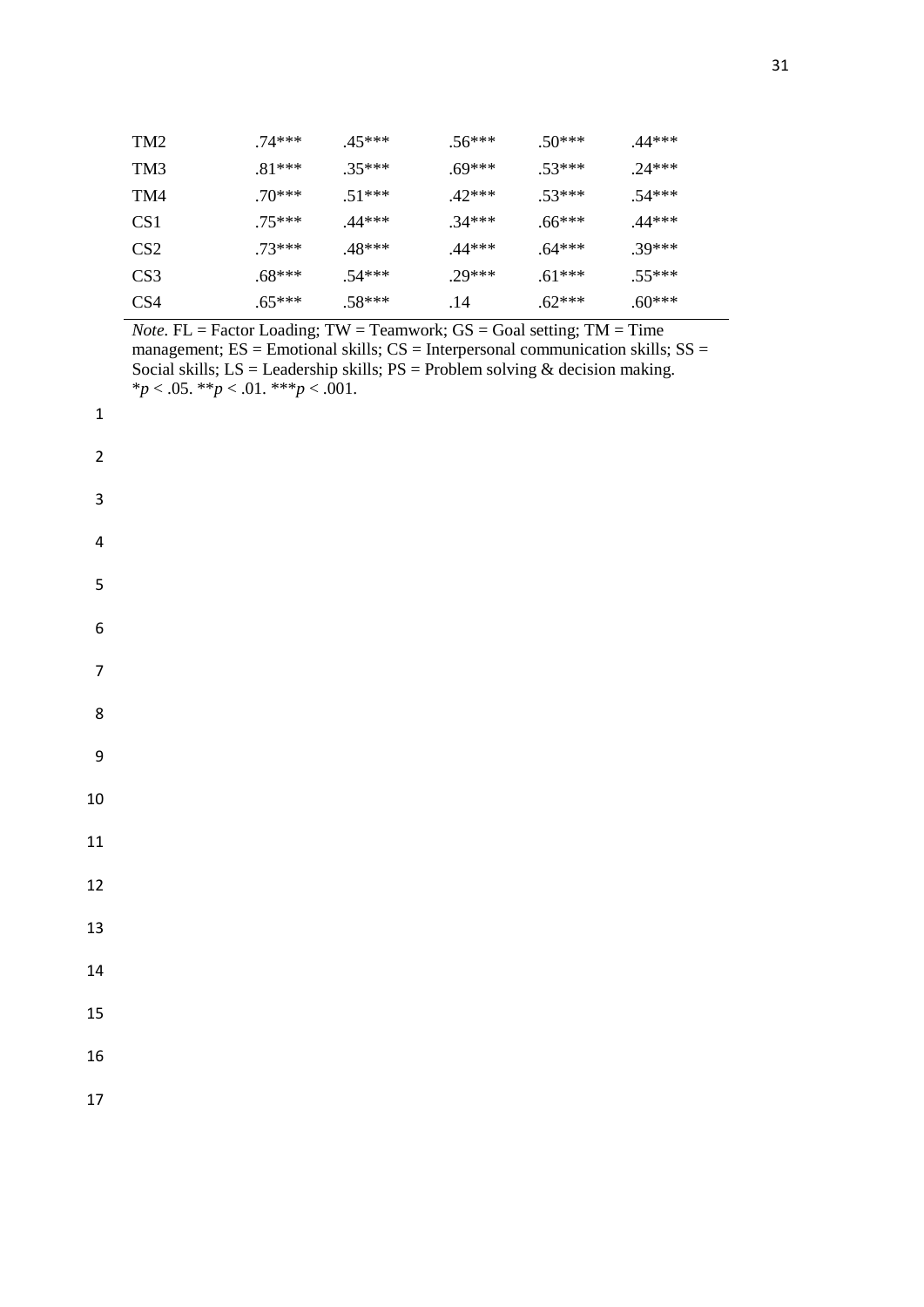# Table 3

# *Correlations Between the Eight Life Skills in Study 2*

|                                        |          |                          | 4        |                          | 6              |                          | 8        |
|----------------------------------------|----------|--------------------------|----------|--------------------------|----------------|--------------------------|----------|
| 1. Teamwork                            | $.55***$ | $.54***$                 | $.52***$ | $.40***$                 | $.64***$       | $.34***$                 | $.49***$ |
| 2. Goal setting                        |          | $.55***$                 | $.56***$ | $.51***$                 | $.60***$       | $.56***$                 | $.55***$ |
| 3. Social skills                       |          | $\overline{\phantom{a}}$ | $.65***$ | $.46***$                 | $.62***$       | $.41***$                 | $.60***$ |
| 4. Problem solving $&$ decision making |          |                          |          | $.55***$                 | $.63***$       | $.49***$                 | $.62***$ |
| 5. Emotional skills                    |          |                          |          | $\overline{\phantom{a}}$ | $.56***$       | $.52***$                 | $.52***$ |
| 6. Leadership                          |          |                          |          |                          | $\blacksquare$ | $.57***$                 | $.71***$ |
| 7. Time management                     |          |                          |          |                          |                | $\overline{\phantom{0}}$ | $.60***$ |
| 8. Interpersonal communication skills  |          |                          |          |                          |                |                          |          |

\*\*\* $p < .001$ .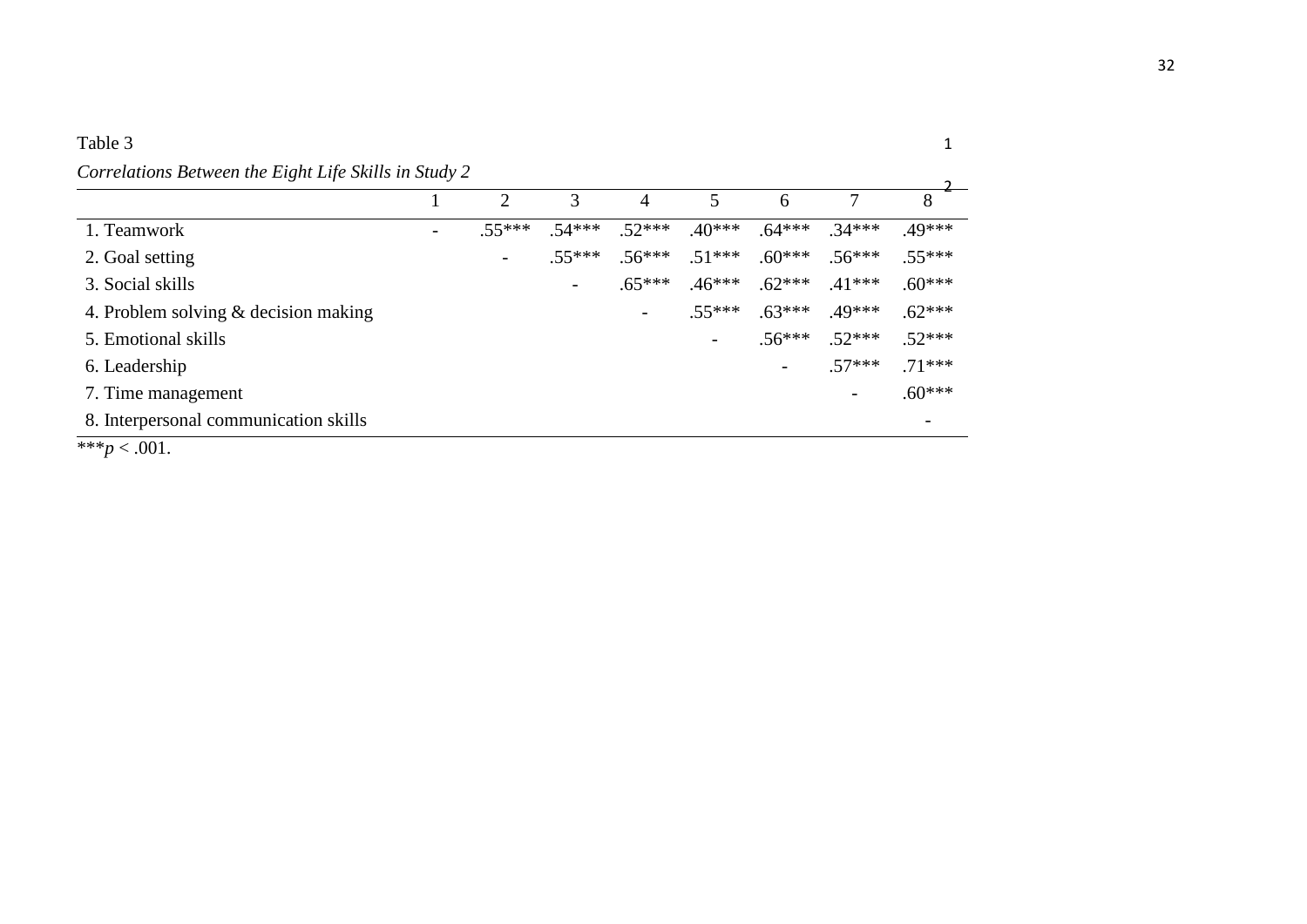## *Correlations Between Participants' Life Skills Scores* and the *Components of Motivation*

|                                 |       |                |         | Life Skills |          |          |       |                                             |                      |         |               | Components of motivation |        |                         |         |
|---------------------------------|-------|----------------|---------|-------------|----------|----------|-------|---------------------------------------------|----------------------|---------|---------------|--------------------------|--------|-------------------------|---------|
|                                 |       | $\overline{2}$ | 3       | 4           | 5        | 6        |       | 8                                           | 9                    | 10      | 11            | 12                       | 13     | 14                      | 15      |
| 1. Teamwork                     | (.74) | $.64**$        | $.45**$ | $.42**$     | $.49**$  |          |       | $.58**$ .59** .54**                         | $.70**$              | $.22**$ | $.21**$       | $.21**$                  | $-.03$ | $-.04$                  | $-.03$  |
| 2. Goal setting                 |       | (.82)          | $.62**$ | $56***$     | $.55***$ |          |       | $.70^{***}$ .64** .65**                     | $.81**$              | .08     | $.14*$        | $.14*$                   | $-.01$ | $-.03$                  | $-.01$  |
| 3. Time management              |       |                | (.75)   | $.62**$     | $.72**$  |          |       | $.59^{**}$ $.69^{**}$ $.65^{**}$ $.83^{**}$ |                      | $.21**$ | $.25***$      | $.29**$                  | .03    | $-.10$                  | .01     |
| 4. Emotional skills             |       |                |         | (.76)       | $.58**$  | $.58**$  |       | $.66***$ .57**                              | $.78**$              | $.20*$  | $.17*$        | $.15*$                   | .01    | $-.08$                  | .03     |
| 5. Interpersonal communication  |       |                |         |             | (.77)    | $.65***$ |       | $.72**$ .62**                               | $.82**$              | $.24**$ | $.28**$       | $.33**$                  | $-.05$ | $-17*$                  | $-.09$  |
| 6. Social skills                |       |                |         |             |          | (.75)    |       |                                             | $.64***$ .74** .84** | $.21**$ | $.14*$        | $.23**-.03$              |        | $-12*$                  | $-.05$  |
| 7. Leadership                   |       |                |         |             |          |          | (.86) | $.66**$                                     | $.86**$              | $.18*$  | $.22**$ .23** |                          | .10    | $-.01$                  | .05     |
| 8. <sup>a</sup> Problem solving |       |                |         |             |          |          |       | (.74)                                       | $.84**$              | $.18*$  |               | $.21***$ .24**           | .03    | $-.06$                  | $-.02$  |
| 9. Total life skills            |       |                |         |             |          |          |       |                                             | (.95)                | $.21*$  |               | $.23***$ .27**           | .01    | $-.08$                  | $-.01$  |
| 10. Intrinsic Motivation        |       |                |         |             |          |          |       |                                             |                      | (.77)   |               | $.68***$ .72**           |        | $-.18*-.20*$            | $-.08$  |
| 11. Integrated Regulation       |       |                |         |             |          |          |       |                                             |                      |         | (.72)         | $.66**$                  |        | $-.06-.18*$             | $-.03$  |
| 12. Identified Regulation       |       |                |         |             |          |          |       |                                             |                      |         |               | (.71)                    | .05    | $-13*$                  | $-.01$  |
| 13. Introjected Regulation      |       |                |         |             |          |          |       |                                             |                      |         |               |                          |        | $(.75)$ $.71**$ $.65**$ |         |
| 14. External Regulation         |       |                |         |             |          |          |       |                                             |                      |         |               |                          |        | (.77)                   | $.77**$ |
| 15. Amotivation                 |       |                |         |             |          |          |       |                                             |                      |         |               |                          |        |                         | (.72)   |

*Note.*  $N = 134$ . Correlations were Pearson's product-moment correlation coefficients. <sup>a</sup>Problem solving = problem solving & decision making. Alpha coefficients for each subscale are contained within the parentheses.  $**p* < .05; ***p* < .01; *** *p* < .001.$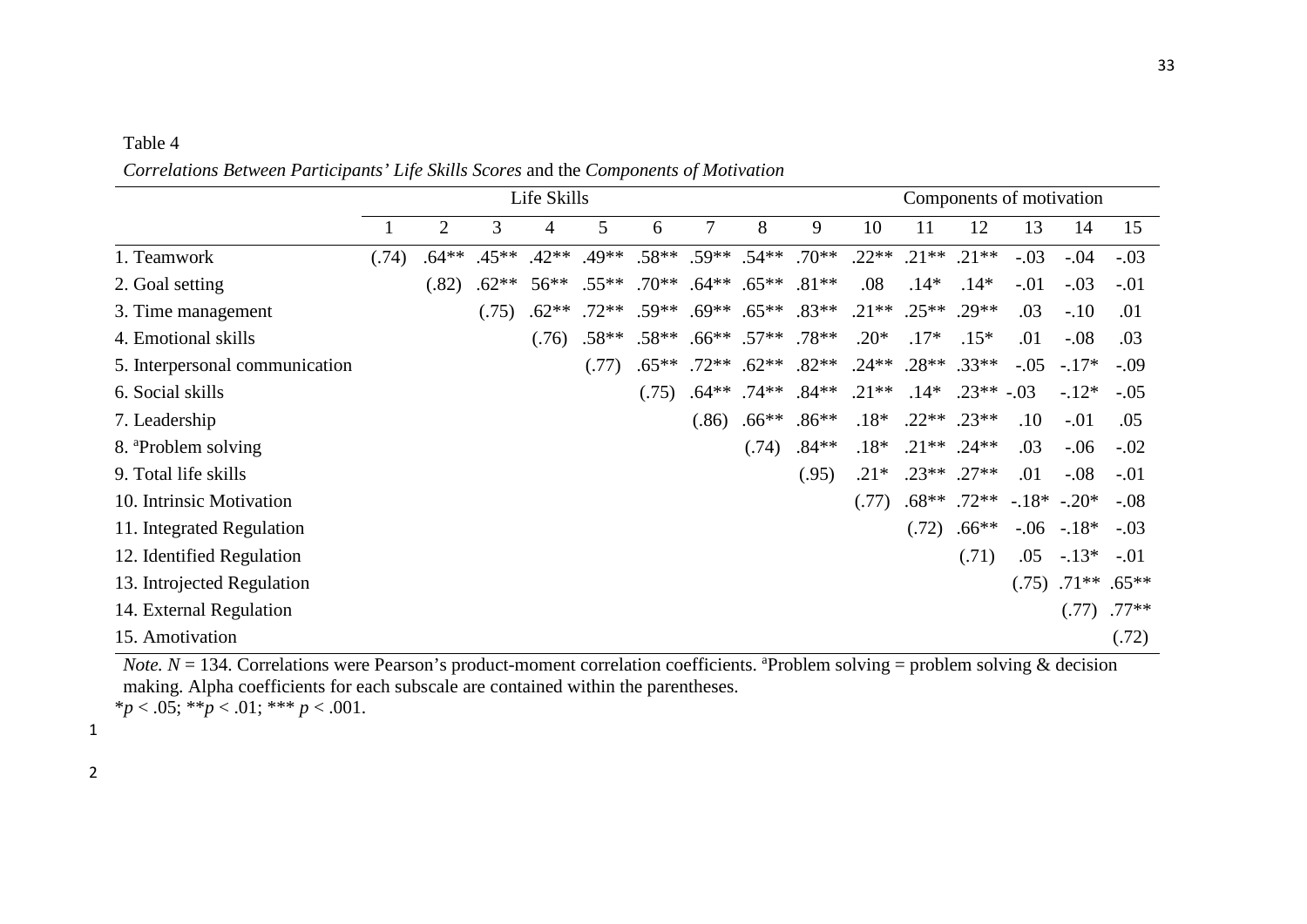## 1 **Appendix A**

- 2 Portuguese Version of the Life Skills Scale for Sport
- 3 Pessoas jovens têm vários tipos de experiência e podem aprender muito ao praticar esporte. Essas questões perguntam sobre as
- 4 habilidades que você pode ter apreendido por meio da prática do seu esporte preferido. Por favor, responda as questões circulando
- 5 o número à direita de cada afirmação. Não existem respostas certas ou erradas, então, por favor, responda mais honestamente
- 6 possível. Por favor, avalie o quanto seu esporte tem te ensinado a utilizar essas habilidades listadas abaixo.
- 7

|            | Trabalho em equipe                                       |             |       |                                     |                |                     |  |  |  |  |
|------------|----------------------------------------------------------|-------------|-------|-------------------------------------|----------------|---------------------|--|--|--|--|
|            | Esse esporte tem me ensinado a                           | <b>Nada</b> | Um    | <b>Moderadamente Bastante</b>       |                | <b>Extremamente</b> |  |  |  |  |
|            |                                                          |             | pouco |                                     |                |                     |  |  |  |  |
| $\vert 1.$ | Trabalhar bem em equipe/grupo                            |             |       |                                     | $\overline{4}$ |                     |  |  |  |  |
| 2.         | *Ajudar outros membros da equipe/grupo a executar uma    |             |       |                                     | $\overline{4}$ |                     |  |  |  |  |
| tarefa     |                                                          |             |       |                                     |                |                     |  |  |  |  |
| 3.         | Aceitar sugestões de outras pessoas para melhora pessoal |             |       |                                     | 4              |                     |  |  |  |  |
| 4.         | Trabalhar com outras pessoas para o bem da equipe/grupo  |             |       |                                     |                |                     |  |  |  |  |
| 5.         | Ajudar a construir o espírito de equipe/grupo            |             |       |                                     |                |                     |  |  |  |  |
| 6.         | Sugerir para membros da equipe/grupo como eles podem     |             |       |                                     | $\overline{4}$ |                     |  |  |  |  |
|            | melhorar seu desempenho                                  |             |       |                                     |                |                     |  |  |  |  |
| 7.         | Mudar a forma de jogar para o beneficio da equipe/grupo  |             |       |                                     |                |                     |  |  |  |  |
|            | <b>Estabelecimento de metas</b>                          |             |       |                                     |                |                     |  |  |  |  |
|            | Esse esporte tem me ensinado a                           | <b>Nada</b> | Um    | Moderadamente Bastante Extremamente |                |                     |  |  |  |  |
|            |                                                          |             | pouco |                                     |                |                     |  |  |  |  |
| 8.         | Estabelecer metas para que eu possa ficar concentrado em |             |       |                                     |                |                     |  |  |  |  |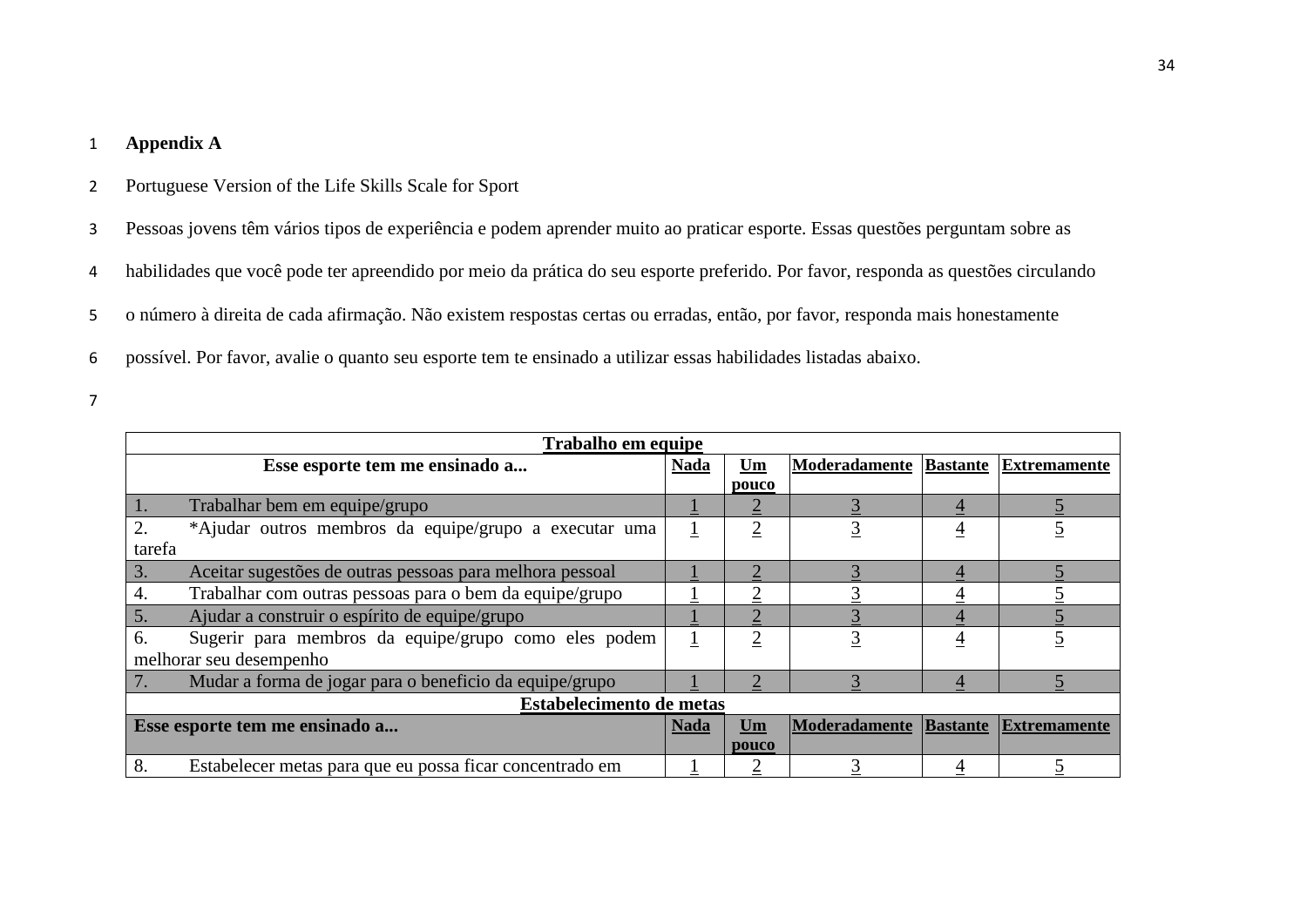| melhorar |                                                             |                         |                |                |                          |                     |
|----------|-------------------------------------------------------------|-------------------------|----------------|----------------|--------------------------|---------------------|
| 9.       | Estabelecer metas desafiadoras                              |                         | $\overline{2}$ | 3              | 4                        | $\overline{5}$      |
| 10.      | Checar o progresso em relação às minhas metas               |                         | $\overline{c}$ | 3              | $\overline{4}$           | $\overline{2}$      |
| 11.      | Estabelecer metas de curto prazo para atingir metas a longo | $\overline{\mathbf{1}}$ | $\overline{2}$ | $\overline{3}$ | $\overline{4}$           | $\overline{5}$      |
| prazo    |                                                             |                         |                |                |                          |                     |
| 12.      | Continuar comprometido com minhas metas                     |                         | $\overline{c}$ | 3              | 4                        | 5                   |
| 13.      | Estabelecer metas para os treinos                           |                         | $\overline{2}$ | $\overline{3}$ | $\overline{4}$           | 5                   |
| 14.      | Estabelecer metas específicas                               |                         | $\overline{2}$ | 3              | 4                        | 5                   |
|          | <b>Habilidades</b> sociais                                  |                         |                |                |                          |                     |
|          | Esse esporte tem me ensinado a                              | Nada                    | Um             | Moderadamente  | <b>Bastante</b>          | <b>Extremamente</b> |
|          |                                                             |                         | pouco          |                |                          |                     |
| 15.      | Começar uma conversa                                        |                         | $\overline{c}$ | 3              | 4                        | $\overline{5}$      |
| 16.      | Interagir em vários ambientes sociais                       |                         | $\overline{2}$ | 3              | $\overline{\mathcal{A}}$ | 5                   |
| 17.      | *Ajudar os outros sem eles pedirem ajuda                    |                         | $\overline{2}$ | 3              | 4                        | $\overline{5}$      |
| 18.      | Se envolver em atividades de grupo                          |                         | $\overline{2}$ | 3              | $\overline{\mathcal{A}}$ | 5                   |
| 19.      | Manter amizades próximas.                                   |                         | $\overline{2}$ | 3              | 4                        | 5                   |
|          | Resolução de problemas                                      |                         |                |                |                          |                     |
|          | Esse esporte tem me ensinado a                              | <b>Nada</b>             | Um             | Moderadamente  | <b>Bastante</b>          | <b>Extremamente</b> |
|          |                                                             |                         | pouco          |                |                          |                     |
| 20.      | Pensar cuidadosamente sobre um problema                     |                         | $\overline{2}$ | 3              | $\overline{4}$           | 5                   |
| 21.      | Comparar cada solução possível para achar a melhor opção    |                         | $\overline{2}$ | 3              | 4                        | 5                   |
| 22.      | Criar o máximo de soluções possíveis para um problema       |                         | $\overline{2}$ | 3              | $\Delta$                 | 5                   |
| 23.      | Avaliar a solução para um problema                          |                         | $\overline{2}$ | 3              | 4                        | 5                   |
|          | Habilidades emocionais                                      |                         |                |                |                          |                     |
|          | Esse esporte tem me ensinado a                              | <b>Nada</b>             | Um             | Moderadamente  | <b>Bastante</b>          | <b>Extremamente</b> |
|          |                                                             |                         | pouco          |                |                          |                     |
| 24.      | Saber como lidar com minhas emoções                         |                         | $\overline{2}$ | 3              | $\overline{4}$           | $\overline{5}$      |
| 25.      | Usar minhas emoções para me manter concentrado.             |                         | $\overline{2}$ | 3              | 4                        | $\overline{5}$      |
| 26.      | Entender que eu me comporto de forma diferente quando       |                         | $\overline{2}$ | $\overline{3}$ | $\overline{4}$           | $\overline{5}$      |
|          | estou emocionado                                            |                         |                |                |                          |                     |